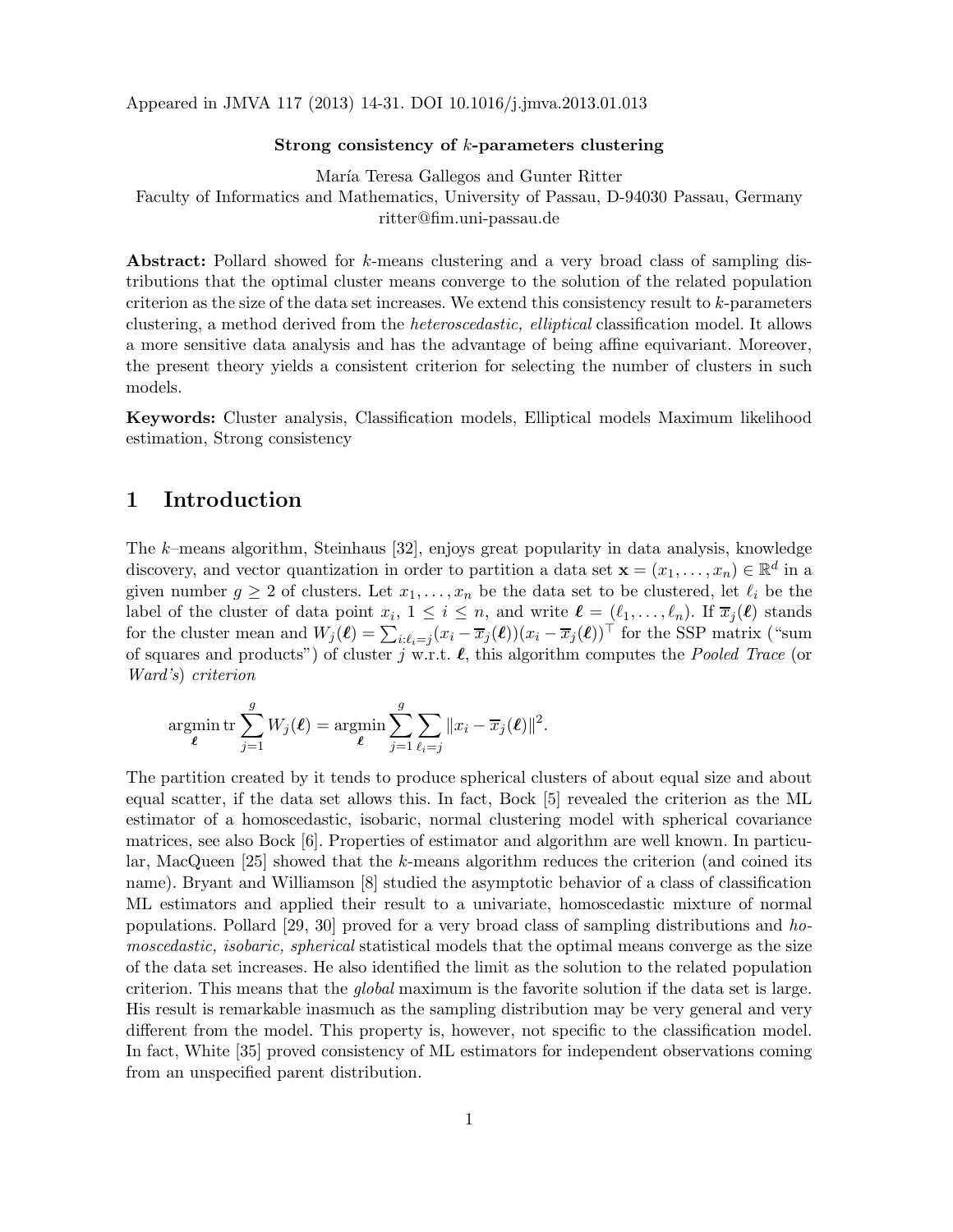In vector quantization, application of Ward's criterion and the k-means algorithm, here ascribed to Lloyd [24], is justified and standard. The engineer using optimal quantization takes a geometric standpoint and decomposes a data set in subsets that unite nearby points and separate distant ones w.r.t. some *given* metric. Their application is less justified in cluster analysis where we search for causes that generate the data. To this end, we assume that the causes manifest themselves in different populations that induce in the data set cohesive (compact) clusters of possibly different sizes and extents and separated by location or sometimes by scale. The engineer even decomposes a data set uniform on a square, the cluster analyst finds that this data set bears no cluster structure, it originates from a single source. It is a matter between quantity and quality. Generally accepted, logical, mathematical definitions of the concepts of "cohesion" and "separation" based on the data set do not exist although there are validation methods and tests that are useful in this respect. This is contrary to mathematical topology where the analogous notion of a "connected component" is clearly and logically defined. Both concepts appeal also to intuition.

In the event of elliptical, non–spherical clusters, Ward's criterion (and, hence, the k-means algorithm) may lead to a result unacceptable in cluster analysis. A typical example is presented in Figure 1. The two-dimensional data set was sampled from two normal populations of equal



Figure 1: Example of a partition obtained from improper use of Ward's criterion. The estimated means and scales are indicated by the two circles.

scales elongated in horizontal direction and lying side by side. Up to small probability, the populations are separated by a horizontal line between them, but Ward's criterion traces a separator perpendicular to it as shown in Figure 1. The clusters obtained are neither isolated nor cohesive as visual inspection shows. Moreover, the solution created by Ward's criterion is not only inappropriate in the above sense, it also does not reflect the partition induced by the two original populations. The reason for the failure of Ward's criterion in the sense of cluster analysis is that the underlying populations are not spherical. Generally, an inappropriate, narrow model may "create" a wrong structure in the data set. It is therefore important to base cluster criteria on more general statistical models.

Such a model was proposed by Scott and Symons [31]. They used the likelihood paradigm to derive a criterion for the heteroscedastic, isobaric, normal clustering model with arbitrary covariance matrices applicable to such a more general situation, the heteroscedastic ML Determinant criterion

$$
\sum_{j=1}^{g} n_j(\ell) \log \det S_j(\ell)
$$
 (1)

to be minimized w.r.t.  $\ell$ . Here,  $n_j(\ell)$  denotes the size of cluster j w.r.t.  $\ell$  and  $S_j(\ell) = W_j(\ell)/n_j$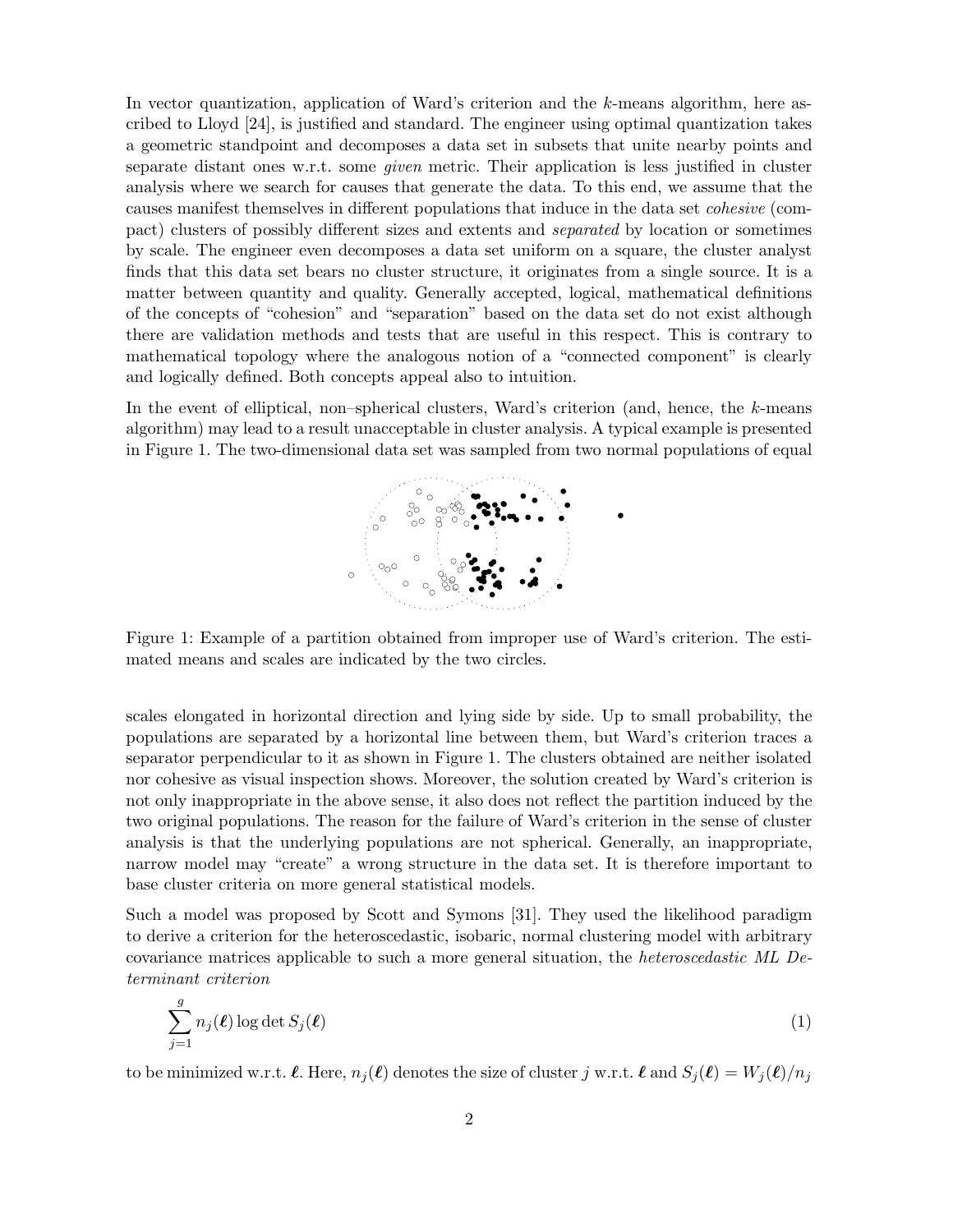is its scatter matrix.

This criterion works nicely in the case of elliptical clusters of about equal sizes but may otherwise run into trouble. Symons [33] corrected this shortcoming in considering the labeling  $\ell$  not as a parameter (which it is not since its length increases with the data set) but as a hidden variable drawn from the n-fold product  $\pi \otimes \cdots \otimes \pi$ ,  $\pi = (\pi_1, \ldots, \pi_g)$ , on  $(1 \cdot g)^{(1 \cdot \cdot n)}$ . It acts as a prior probability and, since the number  $g$  is small, can be estimated by an empirical Bayesian procedure. Symons arrives at the heteroscedastic MAP Determinant criterion

$$
n\mathrm{H}\left(\frac{n_1(\ell)}{n},\ldots,\frac{n_g(\ell)}{n}\right) + \frac{1}{2}\sum_{j=1}^g n_j(\ell)\log\det S_j(\ell),\tag{2}
$$

again to be minimized w.r.t.  $\ell$ . The criterion differs from the heteroscedastic ML Determinant criterion (1) in the entropy  $H(p_1, \ldots, p_g) = -\sum_j p_j \log p_j$  of the cluster proportions  $p_i = n_i(\ell)/n$  which counteracts the tendency of the ML criterion to create clusters of about equal sizes. This is the state of the art concerning the normal classification model of clustering. The related iterative relocation algorithm alternates between clustering and parameter estimation. We call it the k-parameters algorithm. This name reminds of the k-means algorithm but expresses the fact that it is not only means that are estimated but also other parameters such as scale matrices and weights. The criterion can be extended to elliptical basic models  $E_{\phi,m,V}(x) = c_{\phi} \sqrt{\det V^{-1}} e^{-\phi((x-m)^T V^{-1}(x-m))}$  with mean m, scale matrix V, and a normalizing factor  $c_{\phi}$  that depends only on the fixed *radial function*  $\phi$ . The conditional density becomes

$$
f(\ell, \mathbf{x} \mid \boldsymbol{\pi}, \mathbf{m}, \mathbf{V}) = \prod_{i=1}^{n} \pi_{\ell_i} E_{\phi, m_{\ell_i}, V_{\ell_i}}(x_i)
$$
\n(3)

and its partial maximum w.r.t.  $\boldsymbol{\pi}$ ,  $\mathbf{m} = (m_1, \ldots, m_g)$ , and  $\mathbf{V} = (V_1, \ldots, V_g)$  for fixed  $\ell$  yields the heteroscedastic Elliptical MAP criterion

$$
n\mathrm{H}\left(\frac{n_1(\ell)}{n},\ldots,\frac{n_g(\ell)}{n}\right) + \sum_{j=1}^g \left\{ \frac{n_j(\ell)}{2} \log \det V_j(\ell) + \sum_{\ell_i=j} \phi \big((x_i - m_j(\ell))^T V_j(\ell)^{-1} (x_i - m_j(\ell))\big) \right\} \tag{4}
$$

to be minimized w.r.t.  $\ell$ . Here,  $m_i(\ell)$  and  $V_i(\ell)$  are the ML estimates of mean and scale matrix of cluster j w.r.t.  $\ell$  and H stands again for the entropy. The heteroscedastic MAP Determinant criterion (2) is easily retrieved for  $\phi(t) = t/2$  up to the constant  $nd/2$ .

Some care is, however, needed with the "minima" of these criteria. Strictly speaking, they do not exist. First we have to assume that the data are in general position since, otherwise, some determinant may vanish. It still vanishes when some cluster has a deficient size  $\leq d$ . A remedy would here be to use only those labelings that generate clusters of size  $\geq d+1$ , see Gallegos and Ritter [13]. Some authors claim that it is the largest "local" maximum that should be considered the solution. But this is often spurious. We will follow here another way that was extensively used by Hathaway [16] in the context of mixture models and by Gallegos and Ritter [11, 12] with mixture and classification models: HDBT constraints. This acronym was coined by us to acknowledge the creation of the concept by Thompson, Beale, Dennis, and Hathaway, in this chronological order. If we denote the Löwner (or semi–definite) ordering on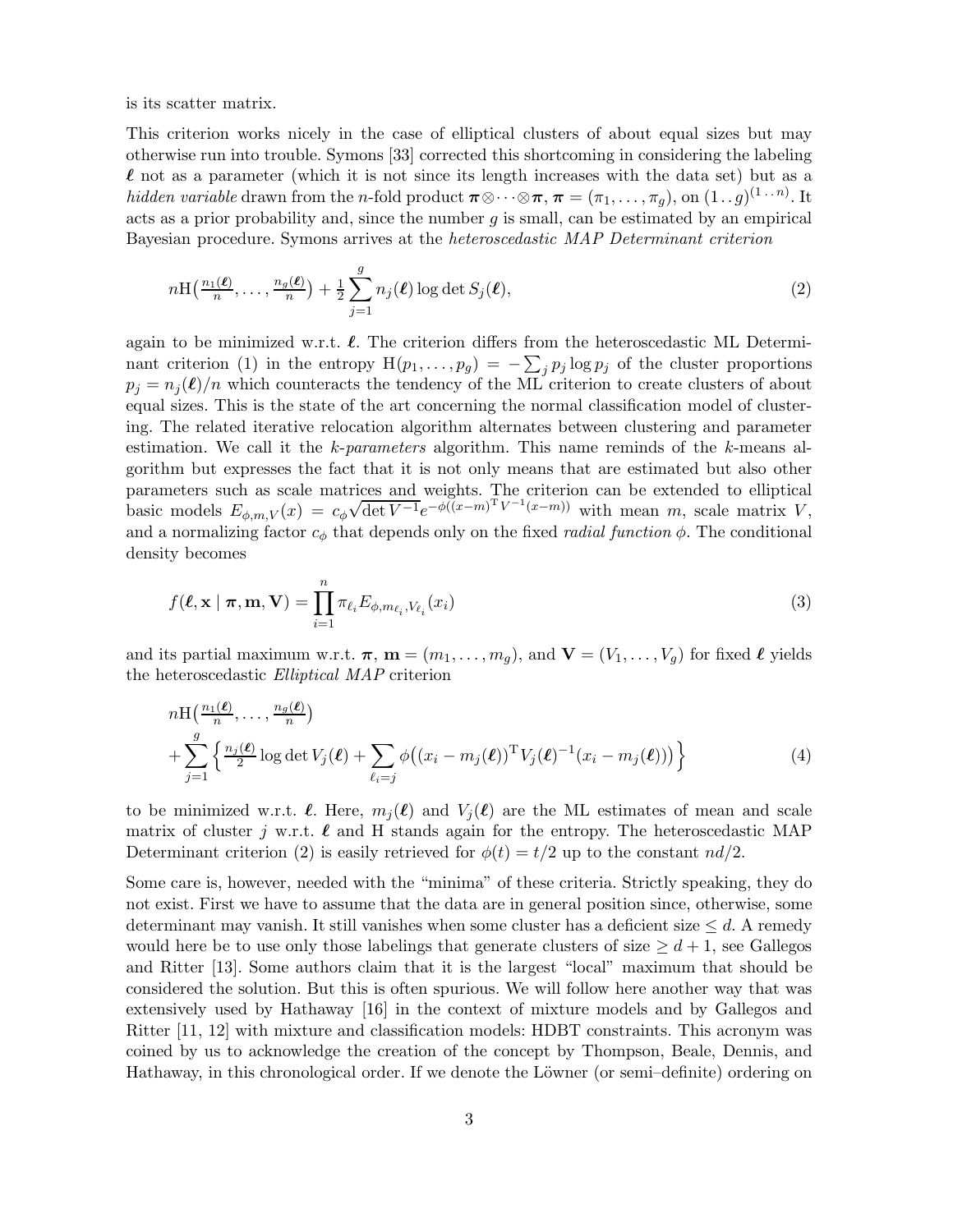the set of symmetric matrices by  $\preceq$  then a set or tuple of positive definite matrices  $V_i$  satisfies the HDBT constraints with HDBT constant  $0 < c \leq 1$  if

 $V_j \succeq cV_\ell$  (5)

for all indices j,  $\ell$ . In the univariate case,  $\succeq$  just means the usual ordering of real numbers. The constraints are affine equivariant and mean that the matrices  $V_i$  are not too different. They generalize homoscedasticity, i.e., equality of all scale matrices, which they contain as the special case  $c = 1$ . The smaller c is, the more different the  $V_i$ 's may be. Let  $V_c$  denote the set of all finite collections of positive definite matrices that satisfy the HDBT constraints with constant c. Gallegos and Ritter [12] showed that the constraints guarantee a minimum  $\ell \in$  $(1 \tildot g)^{(1+n)}$  in (2) and (4) if  $n \ge gd+1$  without having to restrict cluster sizes. In combination with trimming, they lead to a robust criterion with a positive asymptotic breakdown point and they are the basis for the method of "balanced scales" that offers some guidance towards the estimation of a credible solution.

Bryant [7] proves consistency and asymptotic normality in a unified framework for some mixture and classification models. He assumes that the parameter space is a closed subspace of some Euclidean space excluding interesting examples. Cuesta–Albertos et al. [9] and García–Escudero et al. [14] investigate consistency of a likelihood based estimator for a normal clustering model with trimming. They use constraints on the scale structure that are more restrictive than the HDBT constraints since they do not only restrict the deviation from homoscedasticity but also that from sphericity. As a consequence the estimator lacks equivariance w.r.t. variable rescaling, let alone affine equivariance.

In the present paper, we generalize Pollard's consistency to the important (affine equivariant) model (3) under HDBT constraints, that is, the heteroscedastic HDBT constrained Elliptical MAP criterion (4) in a parametric framework with variable number of clusters. We show that, for a wide class of sampling distributions and radial functions, the estimates of  $\pi$ , m, and V converge to the solution of the related population criterion as sample size tends to infinity, Theorem 1. Besides the means  $m_j$ , this makes it necessary to also consider the mixing rates  $\pi_j$  and the constrained scale matrices  $V_j$ . Finally, we apply the theory to shed some light on model selection in the framework of the classification model, Corollary 1.

# 2 Asymptotic behavior

Let  $X = (X_i)_{i \geq 1}$  be an i.i.d. sequence of  $\mathbb{R}^d$ -valued random variables with common distribution  $\mu$ . The most interesting parent  $\mu$ 's are here mixtures of unimodal distributions. Taking the partial maximum w.r.t.  $\ell$  of the logarithm of (3) (parameters  $\pi$ , m, and  $V \in V_c$  fixed) and dividing by  $n$  we obtain

$$
\frac{1}{n}\sum_{i=1}^{n}\max_{1\leq j\leq g}\log(\pi_{j}E_{\phi,m_{j},V_{j}}(X_{i})).
$$
\n(6)

The question arises whether the maximum of this expression w.r.t. the three parameters is stable as n increases, that is, whether there is convergence of the optimal parameters  $\pi$ , m, and  $V \in \mathcal{V}_c$  and of the whole expression as  $n \to \infty$ . In the consistency theorems for the mixture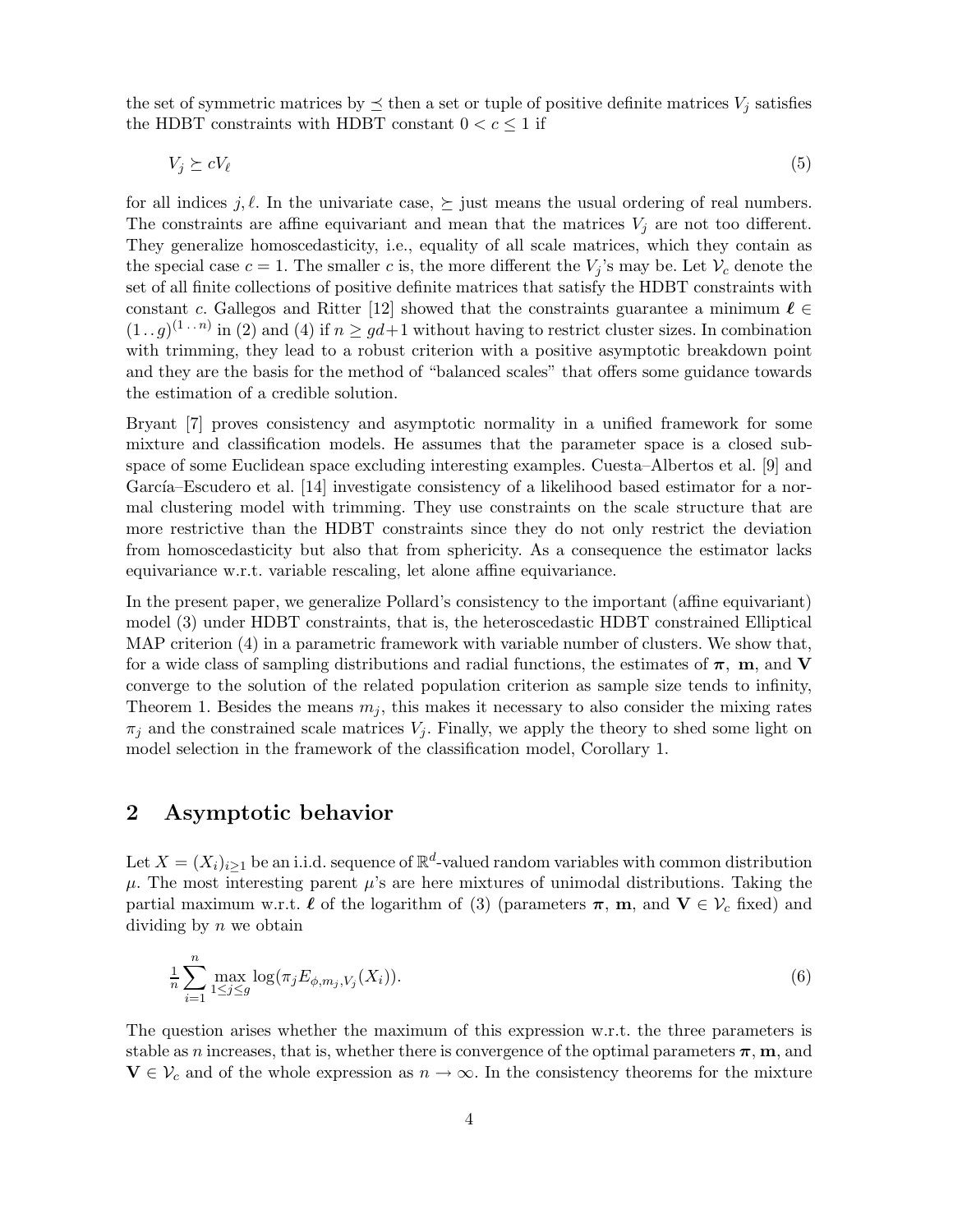model, see Peters and Walker [28] and Kiefer [21], the limit is the parent distribution  $\mu$  of the data if it is a member of the given model. This cannot be expected here, see Remark 1(d) below. But if we tentatively assume that the limit w.r.t. n and the maximum w.r.t.  $(\pi, m, V)$ in (6) commute, then the strong law suggests that the limit might be

$$
\max_{\boldsymbol{\pi},\mathbf{m},\mathbf{V}} \mathrm{E} \max_{1 \leq j \leq g} \log \big( \pi_j E_{\phi,m_j,V_j}(X_1) \big).
$$

To confirm this, Pollard [29] proposed to use *subsets*  $A \subseteq \mathbb{R}^d$  of size  $\leq g$  instead of gtuples  $(a_1, \ldots, a_g) \in \mathbb{R}^{gd}$  of parameters (means, in his case). The subsets take account of the unordered structure of mixture components. They also enable easy transition between different numbers of components. It turns out that Pollard's idea is favorable in the present context of more general basic models and mixing rates, too. Thus, let  $\Theta$  be the collection of all nonempty, compact subsets of the Cartesian product  $[0,1] \times \mathbb{R}^d \times \text{PD}(d)$  endowed with the Hausdorff metric. Denote the three entries of  $a \in ]0,1] \times \mathbb{R}^d \times \text{PD}(d)$  by  $\pi_a$ ,  $m_a$ , and  $V_a$ , respectively. For an integer  $g \geq 1$ , define the subset

$$
\Theta_{\leq g,c} = \left\{ A \in \Theta \mid 1 \leq |A| \leq g, \sum_{a \in A} \pi_a \leq 1, (V_a)_{a \in A} \in \mathcal{V}_c \right\} \subseteq \Theta.
$$

The relation " $\leq 1$ " (instead of " $= 1$ ") makes it an extension of the (HDBT constrained) solution space. The reader may wonder why the definition of  $\Theta_{\leq q,c}$  requires the sum to be  $\leq 1$ and not = 1. The reason is that the modification of the space  $\Theta_{\leq g,c}$  defined with  $\sum_{a\in A}\pi_a=1$ lacks the important compactness property that will be described in Lemma 1(b). To see this, consider for simplicity a pure location model (no scales V). Let  $a_m = (1/2, m)$ ,  $m \in \mathbb{R}$ . For  $m \neq 0$ , the set  $A_m = \{a_0, a_m\} \in \Theta_{\leq 2,c}$  has the property  $\pi_{a_0} + \pi_{a_m} = 1$  and converges w.r.t. the Hausdorff metric to the singleton  $A_0 = \{a_0\}$  as  $m \to 0$ . But  $\pi_{a_0} = 1/2$  and so the limit is not a member of the modified space. To counteract this defect we complete the parameter space for deficient mixing rates.

Now, define the functional

$$
t_a(x) = -\log \pi_a + \frac{1}{2}\log \det V_a + \phi((x - m_a)^T V_a^{-1}(x - m_a)),
$$

and denote the sampling criterion by

$$
\Phi_n(A) = \frac{1}{n} \sum_{i=1}^n \min_{a \in A} t_a(X_i), \quad A \in \Theta_{\leq g,c}.
$$
\n
$$
(7)
$$

Up to the opposite sign this is the criterion introduced in (6). With the empirical probability  $\mu_n = \frac{1}{n}$  $\frac{1}{n}\sum_{i=1}^n \delta_{X_i}$  it has the representation  $\Phi_n(A) = \int \min_{a \in A} t_a(x)\mu_n(dx)$ . Its constrained minimum w.r.t. the parameters  $A$  is the same as that of the heteroscedastic *Elliptical MAP* criterion (4) w.r.t.  $\ell$ . We also need the related population criterion

$$
\Phi(A) = \mathcal{E} \min_{a \in A} t_a(X_1), \quad A \in \Theta_{\leq g,c}.\tag{8}
$$

It is well defined when  $\log E_{\phi,m,V}(X_1)$  is integrable for all  $(m, V)$ . Although the definition of  $\Theta_{\leq g,c}$  allows deficient mixing rates, it is reassuring to observe that optimal solutions  $A^*$  for  $\Phi_n$  and  $\Phi$  do enjoy the property  $\sum_{a \in A^*} \pi_a = 1$ . Moreover, each parameter m appears only once in  $A^*$ . The reason is the strict increase of the logarithm: As a typical example, let  $A =$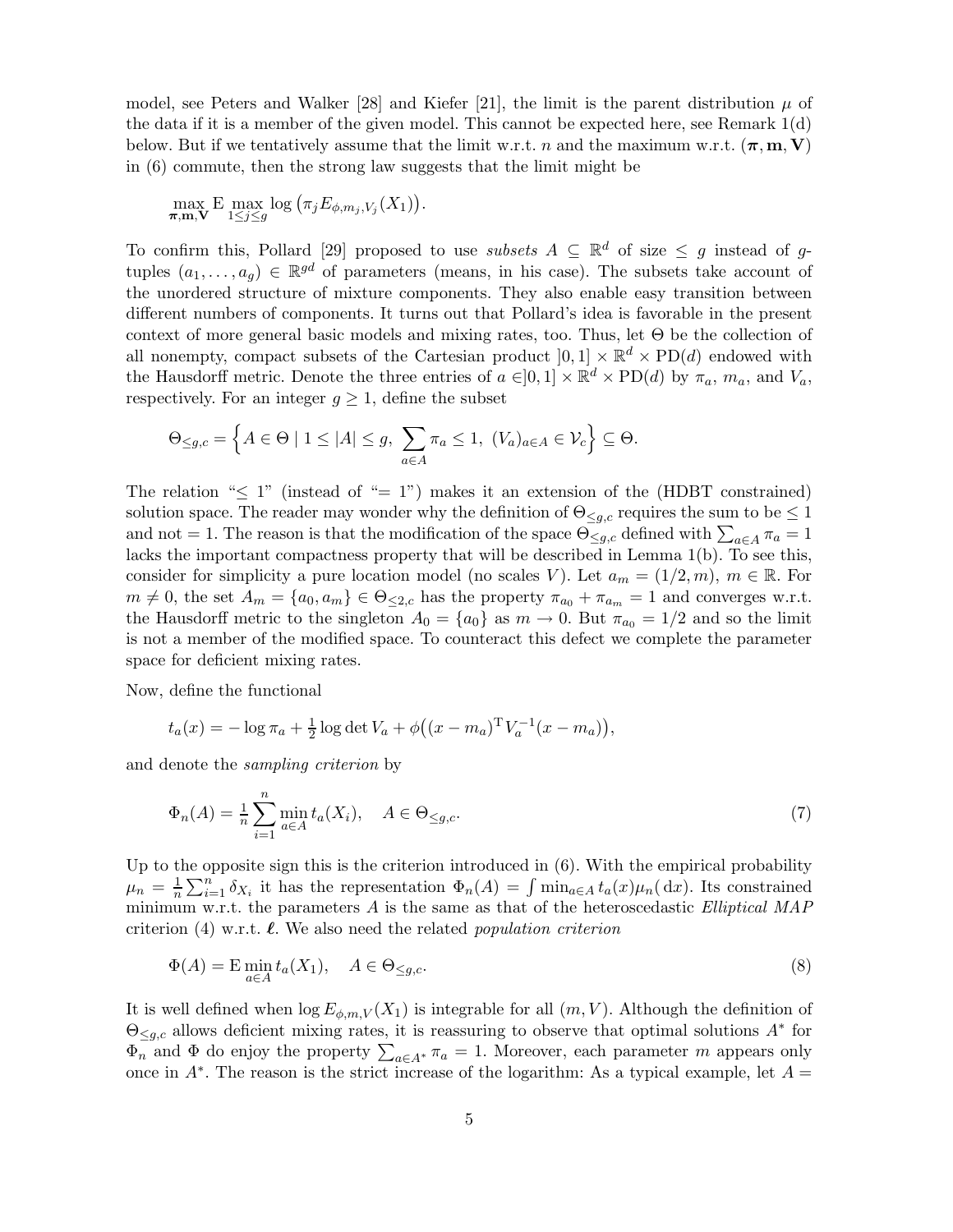$\{(\pi_{11}, m_1), (\pi_{12}, m_1), (\pi_2, m_2)\}\$  with  $\pi_{11} \neq \pi_{12}$  and  $p = \pi_{11} + \pi_{12} + \pi_2 \leq 1$ . The modification  $A' = \{(\pi'_1, m_1), (\pi'_2, m_2)\}$  with  $\pi'_1 = (\pi_{11} + \pi_{12})/p$  and  $\pi'_2 = \pi_2/p$  satisfies  $\pi'_1 + \pi'_2 = 1$ . Moreover,  $\log \pi_1' > \log \pi_{11} \vee \log \pi_{12}$  and  $\log \pi_2' \ge \log \pi_2$  and, hence,  $\Phi_n(A') < \Phi_n(A)$  and  $\Phi(A') < \Phi(A)$ :

$$
\min_{a' \in A'} t_{a'} = \min_{a' \in A'} (-\log \pi_{a'} - \log f_{m_{a'}})
$$
  
=  $(-\log \pi'_1 - \log f_{m_1}) \wedge (-\log \pi'_2 - \log f_{m_2})$   
<  $(-\log \pi_{11} - \log f_{m_1}) \wedge (-\log \pi_{12} - \log f_{m_1}) \wedge (-\log \pi_2 - \log f_{m_2})$   
=  $\min_{a \in A} t_a$ .

If the scale matrices satisfy the HDBT constraints, if  $\phi$  is large enough, and if the data are in general position and  $n \geq gd + 1$ , then the sampling criterion (7),  $\Phi_n$ , has a minimum on  $\Theta_{\leq g,c}$ , that is, under HDBT constraints.

The remainder of this section is devoted to the question under which conditions the constrained minimizers  $(\pi, m, V)$  of the sampling criterion  $\Phi_n$  converge as  $n \to \infty$ . The related population criterion (8),  $\Phi$ , is well defined when  $\phi(\beta||X_1||^2)$  is integrable for all  $\beta > 0$ . The following lemma collects some properties of the quantities just defined.

**Lemma 1** (a) The set  $\Theta_{\leq q,c}$  is closed in  $\Theta$  w.r.t. the Hausdorff metric.

- (b) Let  $0 < \pi_0 \leq 1$  and  $R, \varepsilon > 0$ . The sub-collection of  $\Theta_{\leq q,c}$  consisting of all sets of elements a such that  $\pi_a \ge \pi_0$ ,  $||m_a|| \le R$ , and  $\varepsilon I_d \preceq V_a \preceq \frac{1}{\varepsilon} I_d$  is compact.
- (c) If  $\phi$  is continuous then the function  $A \mapsto \min_{a \in A} t_a(x)$  is continuous on  $\Theta_{\leq q,c}$  for all  $x \in \mathbb{R}^d$ .

The proof of the following lemma needs the uniform strong law of large numbers (USLLN), see for instance Bierens [4]: If  $g: T \times K \to \mathbb{R}^d$  is a function defined on the product of a measurable space T and a compact space K such that (i)  $g(x, \cdot)$  is continuous for all  $x \in T$ ; (ii)  $g(\cdot, \vartheta)$  is measurable for all  $\vartheta \in K$ ; (iii)  $\|g(x, \vartheta)\| \leq h(x)$  for all  $\vartheta \in K$  and all  $x \in T$ with some measurable,  $\mu$ -integrable function h on T, and if  $Z_1, Z_2, \ldots$  is an i.i.d. sequence of random variables on  $(\Omega, P)$  with values in T and a common distribution  $\mu$ , then

- (a) P-a.s., we have  $\frac{1}{n} \sum_{i=1}^{n} g(Z_i, \vartheta) \longrightarrow_{n \to \infty} Eg(Z_1, \vartheta)$  uniformly for all  $\vartheta \in K$ .
- (b) In particular,  $Eg(Z_1, \cdot) = \int_T g(x, \cdot) \mu(\,dx)$  is continuous.

We will often replace  $V^{-1}$  with  $\Lambda$ .

#### Lemma 2 Assume that

- (i)  $\phi$  is increasing and continuous;
- (ii)  $\phi(\beta||X_1||^2)$  is integrable for all  $\beta \geq 1$ .

Then, P-a.s., the sampling criterion (7),  $\Phi_n$ , converges to the population criterion (8),  $\Phi$ , locally uniformly on  $\Theta_{\leq q,c}$ . In particular,  $\Phi$  is continuous.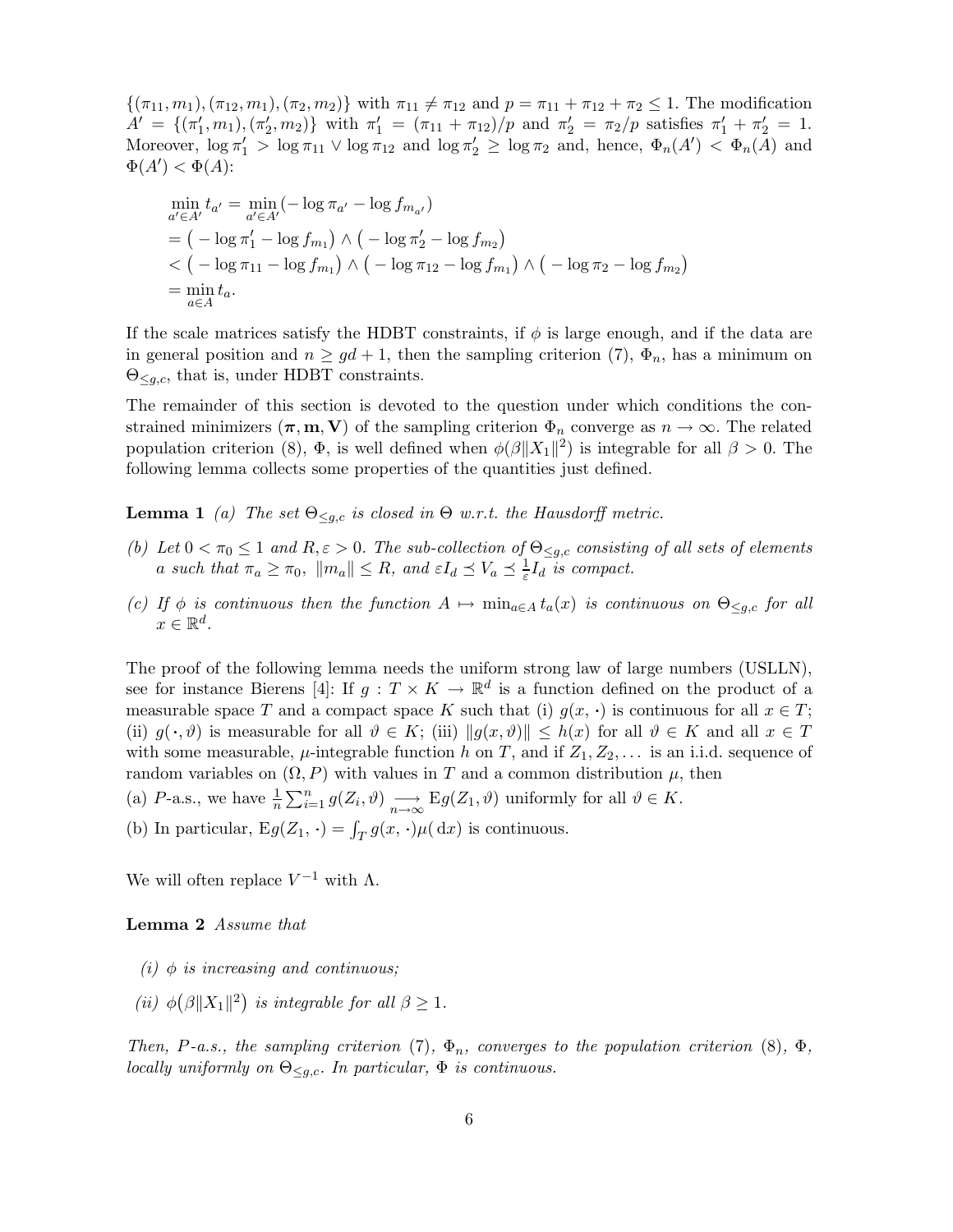**Proof 1** We verify the assumptions of the USLLN with  $g(x, A) = \min_{a \in A} t_a(x)$ . Continuity (i) is just Lemma  $1(c)$ . In order to obtain the integrable upper bound (iii) it is sufficient to consider elements a in the compact set  $K_{\varepsilon,R} = [\varepsilon,1] \times \overline{B}_R(0) \times \{V \in PD(d) \mid \varepsilon I_d \preceq V \preceq \frac{1}{\varepsilon} I_d\}$ for  $0 < \varepsilon \leq 1$  and  $R > 0$ . Since  $\phi$  is increasing, we estimate for  $||x|| \geq R$ 

$$
t_a(x) = -\log \pi_a - \frac{1}{2} \log \det \Lambda_a + \phi((x - m_a)^T \Lambda_a (x - m_a))
$$
  
\n
$$
\leq -\log \varepsilon - \frac{d}{2} \log \varepsilon + \phi(||x - m_a||^2/\varepsilon)
$$
  
\n
$$
\leq \text{const} + \phi\left(\frac{2}{\varepsilon} (||x||^2 + ||m_a||^2) \right) \leq \text{const} + \phi\left(\frac{4}{\varepsilon} ||x||^2 \right).
$$

By assumption, the right–hand side is the requested  $\mu$ -integrable upper bound.  $\Box$ 

Assumption (ii) of Lemma 2 requires that the density generator  $\varphi = e^{-\phi}$  should have a heavy tail if  $\mu$  does. It is satisfied if the radial function  $\phi$  grows at most polynomially and  $\phi(|X_1|^2)$ is integrable. The main idea of the consistency proof is to show that all optimal sets remain in a compact subset of  $\Theta_{\leq q,c}$  independent of n. The following lemma is a first step towards this goal and prepares Lemma 4 which shows that the optimal scale parameters are bounded.

**Lemma 3** Let  $\alpha > 0$  and assume that  $||X_1||^{2\alpha}$  is integrable. Then the minimum of

$$
\mathbf{E} \min_{a \in A} \left| v^{\mathrm{T}} (X_1 - m_a) \right|^{2\alpha}
$$

w.r.t. v,  $||v|| = 1$ , and  $A \in \Theta_{\leq g,c}$  exists. It is zero if and only if  $\mu$  is supported by g parallel hyperplanes.

**Proof 2** Let  $\Theta'_{\leq g}$  stand for the collection of all nonempty subsets of  $\mathbb R$  with at most g elements and let  $\mu_v$  be the projection of  $\mu$  to the real line via  $x \mapsto v^T x$ . We prove that the minimum of the finite functional

$$
J(v, B) = \int_{\mathbb{R}} \min_{b \in B} |y - b|^{2\alpha} \mu_v(\,\mathrm{d}y)
$$

w.r.t. v,  $||v|| = 1$ , and  $B \in \Theta'_{\leq g}$  exists. This is equivalent to the claim. Indeed, if B is related to A by  $b = v^{\mathrm{T}} m_a$  or  $m_a = bv$  then

$$
\int_{\mathbb{R}} \min_{b \in B} |y - b|^{2\alpha} \mu_v(\,\mathrm{d}y) = \mathrm{E} \min_{a \in A} |v^{\mathrm{T}}(X_1 - m_a)|^{2\alpha}.
$$

The proof proceeds in three steps. In step  $(\alpha)$ , it is shown that sets B that contain only remote points cannot have small values of the criterion. In the main step  $(\beta)$ , the same is shown for a mixture of nearby and remote points. Thus, sets of nearby points remain to consider. The lemma follows in a third step. Let  $B_r(0) = \{x \in \mathbb{R}^d \mid ||x|| \leq r\}$  be the centered unit ball of radius r and let  $r > 0$  be such that  $\mu(B_r(0)) > 0$ .

(α) If 
$$
R > r
$$
 satisfies

$$
|R - r|^{2\alpha} \mu(B_r(0)) \ge \int_{\mathbb{R}^d} ||x||^{2\alpha} \mu(\,\mathrm{d}x) \tag{9}
$$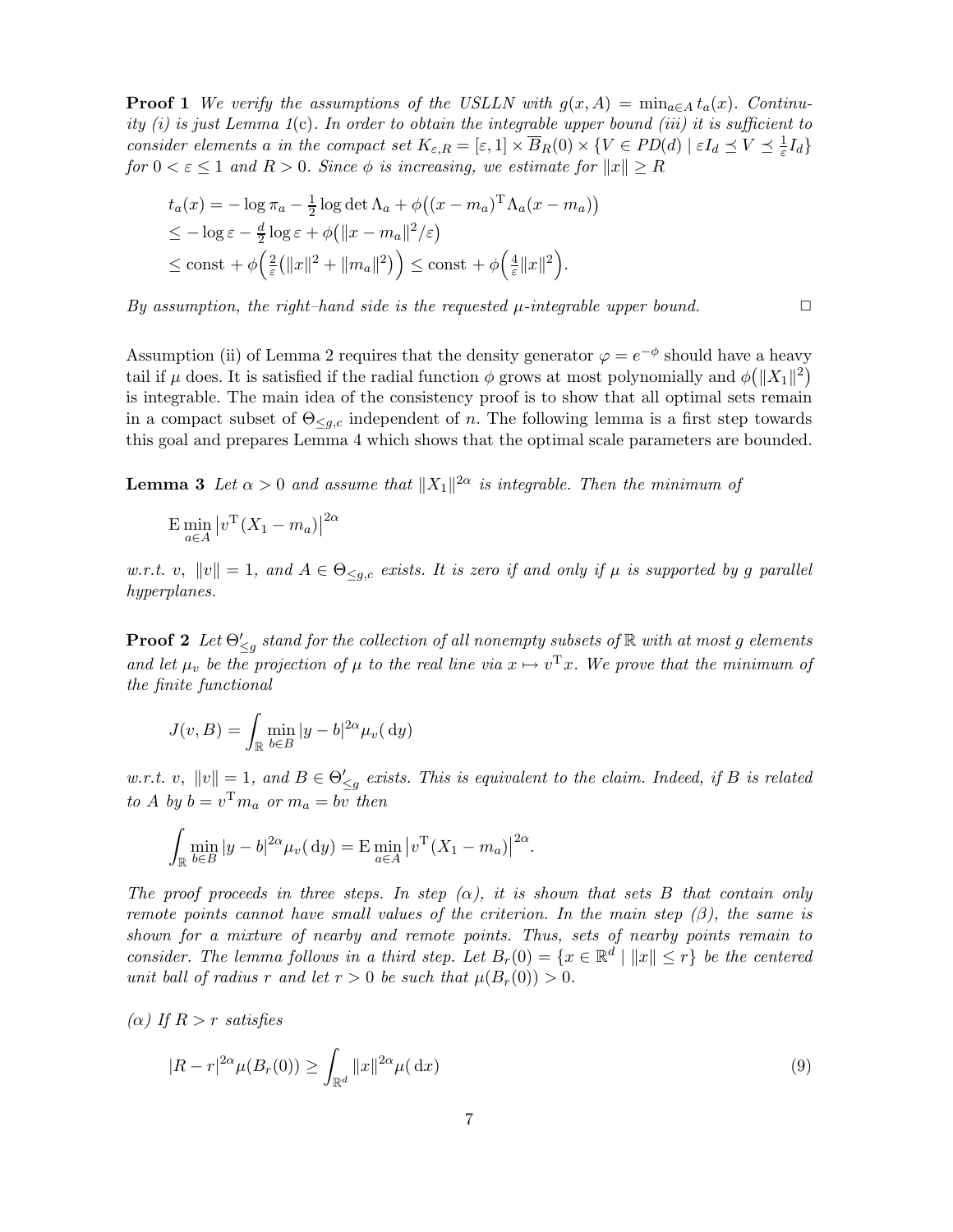then no set  $B \in \Theta'_{\leq g}$  contained in the complement of the interval  $[-R, R]$  can be optimal for J: Note  $\mu_v(|-r,r|) \geq \mu(B_r(0))$  and use the Cauchy–Schwarz inequality to estimate

$$
J(v, B) \ge \int_{]-r,r[} \min_{b \in B} |y - b|^{2\alpha} \mu_v(dy) > |R - r|^{2\alpha} \mu_v(]-r,r[)
$$
  
\n
$$
\ge |R - r|^{2\alpha} \mu(B_r(0)) \ge \int_{\mathbb{R}^d} ||x||^{2\alpha} \mu(dx)
$$
  
\n
$$
\ge \int_{\mathbb{R}^d} |w^{\mathrm{T}} x|^{2\alpha} \mu(dx) = J(w, \{0\}), \quad ||w|| = 1.
$$

The rest of the proof proceeds by induction over g. The claim for  $g = 1$  immediately follows from ( $\alpha$ ). Let  $g \geq 2$  and assume that the claim is true for  $g - 1$ . We distinguish between two cases. If  $\inf_{v,B\in\Theta_{\leq g}'} J(v,B) = \min_{v,B\in\Theta_{\leq g-1}'} J(v,B)$  then nothing has to be proved since the largest lower bounds decrease with g. In the opposite case, let

$$
\varepsilon = \min_{v,B\in \Theta_{\leq g-1}'} J(v,B) - \inf_{v,B\in \Theta_{\leq g}'} J(v,B) \quad (>0)
$$

and let  $R > 0$  satisfy

$$
\int_{\|x\| \ge 2R} \|2x\|^{2\alpha} \mu(\,\mathrm{d}x) < \varepsilon/2. \tag{10}
$$

(β) If B contains elements in both  $[-R, R]$  and the complement of  $[-5R, 5R]$  then its J-value cannot be arbitrarily close to the largest lower bound:

We argue by contradiction. Let  $S_1(0) = \{x \in \mathbb{R}^d \mid ||x|| = 1\}$  be the centered unit sphere in  $\mathbb{R}^d$ and assume that there is  $(v, B) \in S_1(0) \times \Theta'_{\leq g}$  such that

- (i) B contains a point b<sub>-</sub>,  $|b_-| \leq R$ , and a point  $b_+$ ,  $|b_+| > 5R$ , and
- (ii)  $J(v, B) \inf_{\|v'\|=1, B'\in \Theta'_{\leq g}} J(v', B') \leq \varepsilon/2.$

We compare the J-value of B with that of its subset  $\widetilde{B} = B \cap [-5R, 5R] \in \Theta'_{\leq g-1}$ . As a consequence of removing points from B, some set C of points have to be reassigned. If  $|y| < 2R$ then  $|y - b_-| < 3R < |y - b_+|$ . Thus, the deletion of points in the complement of  $[-5R, 5R]$ from B does not affect the assignment of points  $|y| < 2R$ , that is  $C \subseteq \{y \in \mathbb{R} \mid |y| \geq 2R\}$ . If  $|y| \geq 2R$  then  $|y - b_-| \leq |2y|$ . It follows

$$
J(v, \widetilde{B}) - J(v, B) = \int_C \min_{b \in \widetilde{B}} |y - b|^{2\alpha} \mu_v(\mathrm{d}y) - \int_C \min_{b \in B} |y - b|^{2\alpha} \mu_v(\mathrm{d}y)
$$
  
\n
$$
\leq \int_C \min_{b \in \widetilde{B}} |y - b|^{2\alpha} \mu_v(\mathrm{d}y) \leq \int_{|y| \geq 2R} \min_{b \in \widetilde{B}} |y - b|^{2\alpha} \mu_v(\mathrm{d}y)
$$
  
\n
$$
\leq \int_{|y| \geq 2R} |y - b|^{2\alpha} \mu_v(\mathrm{d}y) \leq \int_{|y| \geq 2R} |2y|^{2\alpha} \mu_v(\mathrm{d}y)
$$
  
\n
$$
\leq \int_{\|x\| \geq 2R} \|2x\|^{2\alpha} \mu(\mathrm{d}x) < \varepsilon/2.
$$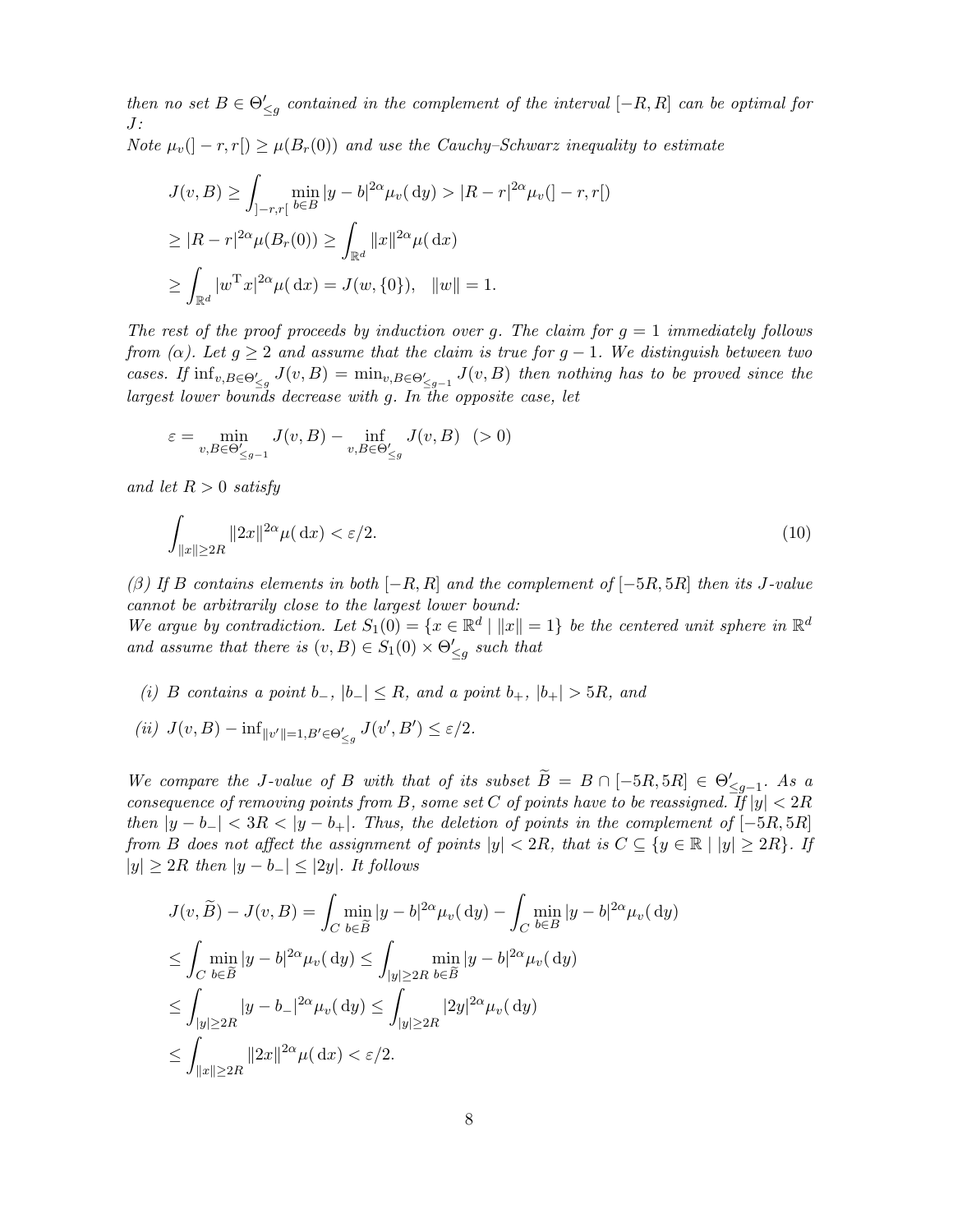Recalling  $\widetilde{B} \in \Theta'_{\leq g-1}$ , we have found a contradiction to the definition of  $\varepsilon$  and (ii) above. This proves  $(\beta)$ .

Let R satisfy (9) and (10). Assertions ( $\alpha$ ) and ( $\beta$ ) show that small values of J are attained on  $\Theta'_{\leq g}$  only if  $B \subseteq [-5R, 5R]$ . The collection K of these sets B is compact for the Hausdorff metric. The first claim finally follows from continuity of J on the compact space  $S_1(0) \times \mathcal{K}$ .

The expectation is zero if and only if the function  $\min_{a \in A} v^T(\cdot - m_a)$  vanishes on the support of  $\mu$  for some pair  $(v, A)$ . This means that the support of  $\mu$  is contained in some set of the form  $\bigcup_{a \in A} \{x \mid v^{\mathrm{T}}(x - m_a) = 0\}.$ 

Lemma 4 Assume that

- (i)  $\mu$  is not supported by q parallel hyperplanes;
- (ii)  $\phi(t) \ge b_0 + b_1 t^{\alpha}$  for some numbers  $b_0 \in \mathbb{R}, b_1, \alpha > 0$ ;
- (iii)  $\phi(||X_1||^2)$  is integrable.

Then there are numbers  $0 < c_1 \leq c_2$  such that, P-a.s., all scale parameters  $V^*$  of sets optimal for  $\Phi_n$  on  $\Theta_{\leq g,c}$ , see (7), satisfy  $I_d/c_2 \preceq V^* \preceq I_d/c_1$  for eventually all n.

**Proof 3** First note that (iii) along with (ii) implies integrability of  $||X_1||^{2\alpha}$ . Let us show that  $\Phi_n(A)$  is large for eventually all n if an eigenvalue of the scale matrices of A is small or large. Let  $A \in \Theta_{\leq g,c}$ , and let  $a_0 \in A$  such that  $\det \Lambda_{a_0}$  is maximal. Using the SLLN, we estimate

$$
\Phi_n(A) = \frac{1}{n} \sum_{i=1}^n \min_{a \in A} t_a(X_i)
$$
  
\n
$$
= \frac{1}{n} \sum_{i=1}^n \min_{a \in A} \left\{ -\log \pi_a - \frac{1}{2} \log \det \Lambda_a + \phi \big( (X_i - m_a)^{\mathrm{T}} \Lambda_a (X_i - m_a) \big) \right\}
$$
  
\n
$$
\geq b_0 - \frac{1}{2} \log \det \Lambda_{a_0} + \frac{b_1}{n} \sum_{i=1}^n \min_{a \in A} \left( c(X_i - m_a)^{\mathrm{T}} \Lambda_{a_0} (X_i - m_a) \right)^\alpha
$$
  
\n
$$
\implies b_0 - \frac{1}{2} \log \det \Lambda_{a_0} + b_1 c^\alpha \mathrm{E} \min_{a \in A} \left( (X_1 - m_a)^{\mathrm{T}} \Lambda_{a_0} (X_1 - m_a) \right)^\alpha, \quad P\text{-}a.s..
$$

Let  $\Lambda_{a_0} = \sum_k \lambda_k v_k v_k^{\mathrm{T}}$  be the spectral decomposition. Since  $t \mapsto t^{\alpha}$  is increasing and multiplicative,

$$
((x - m_a)^{\mathrm{T}} \Lambda_{a_0} (x - m_a))^{\alpha} = \left(\sum_k \lambda_k (v_k^{\mathrm{T}} (x - m_a))^2\right)^{\alpha}
$$

$$
\geq \frac{1}{d} \sum_k \left(\lambda_k (v_k^{\mathrm{T}} (x - m_a))^2\right)^{\alpha} = \frac{1}{d} \sum_k \lambda_k^{\alpha} |v_k^{\mathrm{T}} (x - m_a)|^{2\alpha}.
$$

Inserting, we find

$$
\lim_{n} \Phi_n(A) \ge b_0 + \sum_{k} \left\{ -\frac{1}{2} \log \lambda_k + \frac{b_1 c^{\alpha}}{d} \lambda_k^{\alpha} \mathbb{E} \min_{a \in A} \left| v_k^{\mathrm{T}} (X_1 - m_a) \right|^{2\alpha} \right\}
$$
\n
$$
\ge b_0 + \sum_{k} \left\{ -\frac{1}{2} \log \lambda_k + \kappa \frac{b_1 c^{\alpha}}{d} \lambda_k^{\alpha} \right\} \tag{11}
$$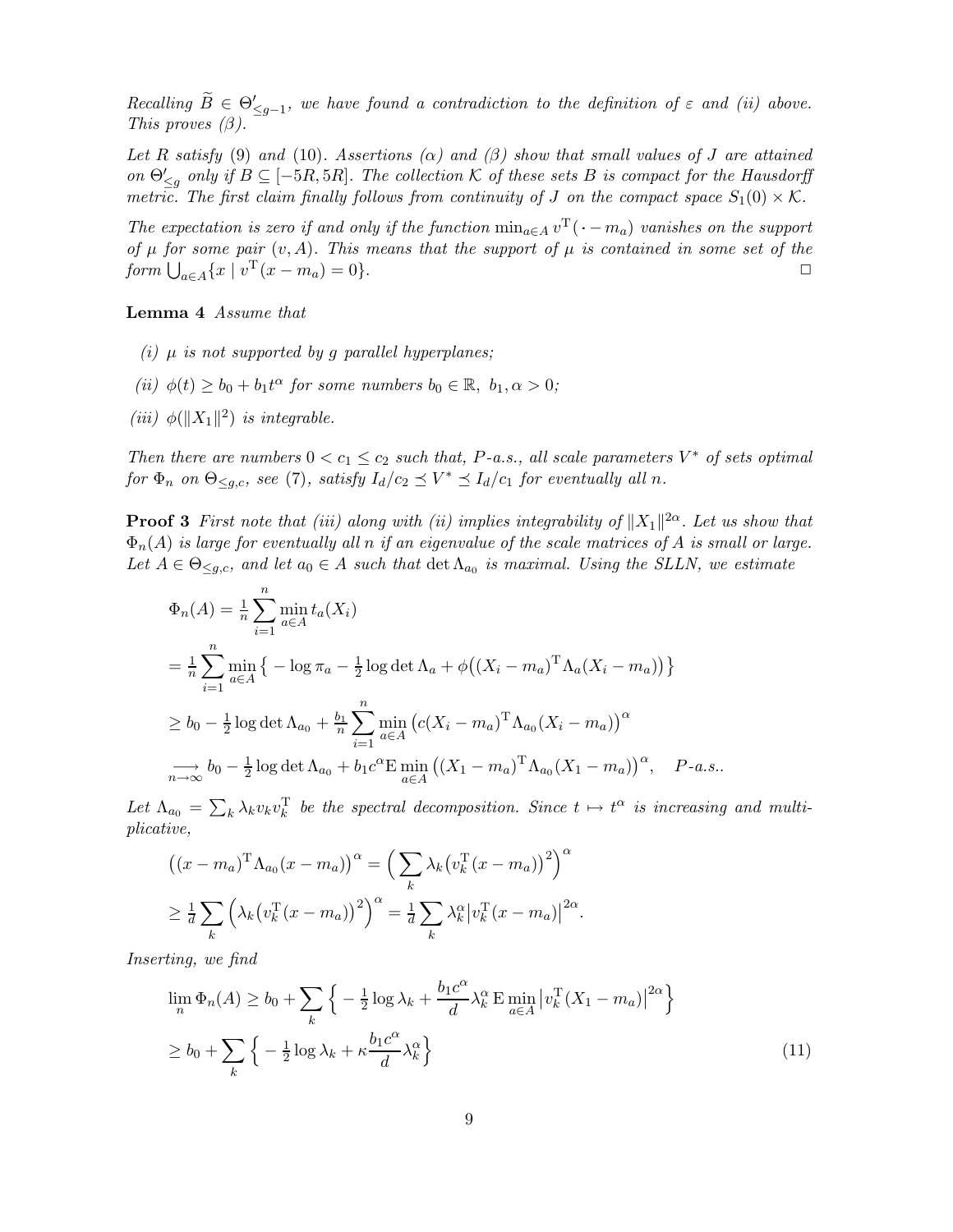with the constant  $\kappa = \min_{v \in S_1(0), A} \mathrm{E} \min_{a \in A} \left| v^{\mathrm{T}}(X_1 - m_a) \right|^{2\alpha} > 0$ , see Lemma 3. Note that the kth summand in (11) converges to  $\infty$  as  $\lambda_k \to 0$  and, since  $\lambda_k^{\alpha}$  beats  $\log \lambda_k$ , also as  $\lambda_k \to \infty$ . It has, thus, a minimum for  $\lambda_k > 0$ . Therefore, if one summand converges to  $\infty$  then so does the whole sum. But one summand tends to  $\infty$  under any of the two cases: (1) the largest of all eigenvalues  $\lambda_k$  exceeds a certain value  $c_2$  and (2)  $\lambda_k < c_2$  for all k and the smallest eigenvalue drops below another value  $c_1$ . We conclude that

$$
\Phi_n(A) \ge \Phi(\{(1, 0, I_d)\}) + 1 \tag{12}
$$

for eventually all n if (1) or (2) is satisfied. Finally, a set  $A_n^*$  minimizing  $\Phi_n$  satisfies

$$
\Phi_n(A_n^*) \le \Phi_n(\{(1,0,I_d)\}) \underset{n \to \infty}{\longrightarrow} \Phi(\{(1,0,I_d)\})
$$

by (iii) and the SLLN. Combined with  $(12)$ , this is the claim.

For  $A \in \Theta_{\leq g,c}$  and  $a \in A$ , let  $C_a(A)$  be the set  $\{x \in \mathbb{R}^d \mid t_a(x) \leq t_b(x)$  for all  $b \in A\}$ . In order to have disjoint, measurable sets, ties are broken by ordering  $A$  and favoring the smallest  $a$ . The decomposition  $\{C_a(A) \mid a \in A\}$  of  $\mathbb{R}^d$  in at most g measurable "cells" is defined by the Bayes discriminant rule. The population criterion  $\Phi(A)$  has the representation

$$
\Phi(A) = \int_{\mathbb{R}^d} \min_{a \in A} t_a \, \mathrm{d}\mu = \sum_{a \in A} \int_{C_a(A)} t_a \, \mathrm{d}\mu.
$$

The entropy inequality shows

$$
\Phi(A) = \sum_{a \in A} \Big\{ -\mu(C_a(A)) \log \pi_a - \frac{\mu(C_a(A))}{2} \log \det \Lambda_a
$$
  
+ 
$$
\int_{C_a(A)} \phi((x - m_a)^T \Lambda_a(x - m_a)) \mu(dx) \Big\}
$$
  

$$
\geq H(\mu(C_a(A)) \mid a \in A) + \sum_{a \in A} \Big\{ -\frac{\mu(C_a(A))}{2} \log \det \Lambda_a
$$
  
+ 
$$
\int_{C_a(A)} \phi((x - m_a)^T \Lambda_a(x - m_a)) \mu(dx) \Big\}.
$$
 (13)

In particular, an optimal set  $A^*$  satisfies  $\pi_a = \mu(C_a(A^*))$  for all  $a \in A^*$ . Moreover, equality obtains in (13) if and only if  $\pi_a = \mu(C_a(A^*))$  for all  $a \in A^*$ . The following lemma states conditions ensuring that optimal means and mixing rates are bounded. In view of its part (b) note that, under the assumptions of Lemma 4,  $\liminf_n \min_{A \in \theta \le g,c} \Phi_n(A)$  >  $-\infty$  and  $\limsup_n \min_{A \in \theta \le g,c} \Phi_n(A)$  <  $\infty$  for eventually all *n*. Indeed,  $\min_{A \in \theta_{\leq g,c}} \Phi_n(A) \geq -\frac{d}{2} \log c_2 + b_0$  and  $\min_{A \in \theta_{\leq a,c}} \Phi_n(A) \leq \Phi_n(\{(1,0,I_d)\}) \to \Phi(\{(1,0,I_d)\})$  by the SLLN.

### Lemma 5 Assume that

(i) the parent distribution  $\mu$  is not supported by g parallel hyperplanes;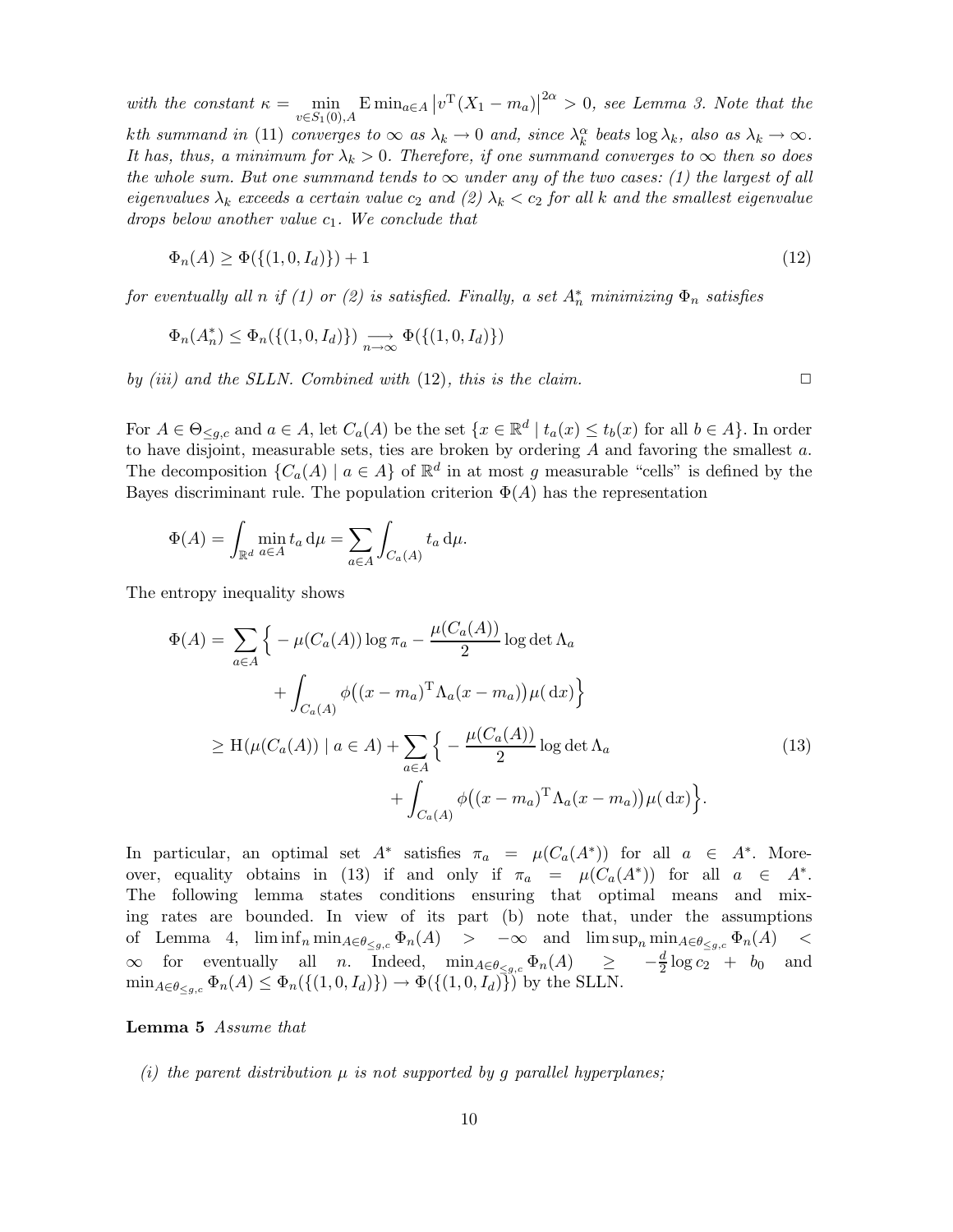- (ii)  $\phi$  is increasing and  $\phi(t) \ge b_0 + b_1 t^{\alpha}$  for some numbers  $b_0 \in \mathbb{R}, b_1, \alpha > 0$ ;
- (iii)  $\phi(||X_1||^2)$  is integrable.

Let  $g \ge 1$  and let  $A_n^*$ ,  $n \ge gd+1$ , be optimal for  $\Phi_n$  on  $\Theta_{\le g,c}$ . Then, P-a.s., we have:

- (a) If  $a_n^* \in A_n^*$  is such that  $\pi_{a_n^*} = \mu_n(C_{a_n^*}(A_n^*)) \geq \varepsilon > 0$  then the sequence of means  $(m_{a_n^*})_n$ is bounded.
- (b) If  $g \geq 2$  and

 $\limsup_n \lim_{A \in \Theta_{\leq g,c}} \Phi_n(A) < \limsup_n \lim_{A \in \Theta_{\leq g-1,c}} \Phi_n(A)$ 

then the mixing rates  $\pi_{a_n^*}$  of all  $a_n^* \in A_n^*$ ,  $n \ge gd+1$ , are bounded away from zero (and all means  $m_{a_n^*}$  are bounded).

**Proof 4** Let  $c_1$  and  $c_2$  be as in Lemma 4.

(a) This part claims that means of sets  $A_n^*$  optimal for  $\Phi_n$  with lower bounded probabilities of their cells are small. Let  $r > 0$  be so large that  $\mu(B_r(0)) > 1 - \varepsilon/2$ . Using the estimates  $c_1I_d \preceq \Lambda_a \preceq c_2I_d$ , see Lemma 4, we infer

$$
\Phi_n(\{(1,0,I_d)\}) \ge \Phi_n(A_n^*) = \int \min_{a \in A_n^*} t_a d\mu_n = \sum_{a \in A_n^*} \int_{C_a(A_n^*)} t_a d\mu_n
$$
  
\n
$$
\ge \sum_{a \in A_n^*} \int_{C_a(A_n^*)} \left\{ -\frac{1}{2} \log \det \Lambda_a + \phi((x - m_a)^T \Lambda_a (x - m_a)) \right\} \mu_n(dx)
$$
  
\n
$$
\ge -\frac{d}{2} \log c_2 + b_0 + b_1 \sum_{a \in A_n^*} \int_{C_a(A_n^*)} (c_1 ||x - m_a||^2)^{\alpha} \mu_n(dx)
$$
  
\n
$$
\ge -\frac{d}{2} \log c_2 + b_0 + b_1 c_1^{\alpha} \int_{C_{a_n^*}(A_n^*) \cap B_r(0)} (||x - m_{a_n^*}||^{2\alpha}) \mu_n(dx)
$$
  
\n
$$
\ge -\frac{d}{2} \log c_2 + b_0 + b_1 c_1^{\alpha} ||m_{a_n^*}|| - r|^{2\alpha} \mu_n(C_{a_n^*}(A_n^*) \cap B_r(0))
$$

if  $||m_{a_n^*}|| \ge r$ . By the SLLN, we have  $\mu_n(B_r(0)) > 1 - \varepsilon/2$  for eventually all n and, hence,  $\mu_n(C_{a_n^*}(A_n^*) \cap B_r(0)) \geq \varepsilon/2$  for these n. Therefore, an application of (iii) and the SLLN imply

$$
\Phi(\{(1,0,I_d)\}) = \lim_n \Phi_n(\{(1,0,I_d)\})
$$
  
\n
$$
\geq -\frac{d}{2}\log c_2 + b_0 + \frac{b_1 c_1^{\alpha} \varepsilon}{2} \limsup_n ||m_{a_n^*}|| - r|^{2\alpha}.
$$

This defines a bound for all  $m_{a_n^*}$ .

(b) Since  $\sum_{a\in A_n^*} \pi_a = 1$  there is  $a_n \in A_n^*$  such that  $\pi_{a_n} \geq 1/g$ ,  $n \geq gd+1$ . Let  $R > 0$ ,  $R' \geq 2R$ , and  $u' < 1/g$  be three constants to be specified later. According to part (a) we may and do assume  $R \ge ||m_{a_n}||$ ,  $n \ge gd + 1$ . Also assume that there is an element  $a' \in A_n^*$ with the property  $\|m_{a'}\| > R'$  or  $\pi_{a'} < u'$  and delete all such elements from  $A_n^*$  to obtain a set  $\tilde{A}_n \in \Theta_{\leq g-1,c}$ . Of course,  $a_n \in \tilde{A}_n$ . Note that any x assigned to  $a \in \tilde{A}_n$  w.r.t.  $A_n^*$  is also assigned to a w.r.t.  $\widetilde{A}_n$ . Therefore, the sample space splits in two parts: The set  $\bigcup_{a \in \widetilde{A}_n} C_a(A_n^*)$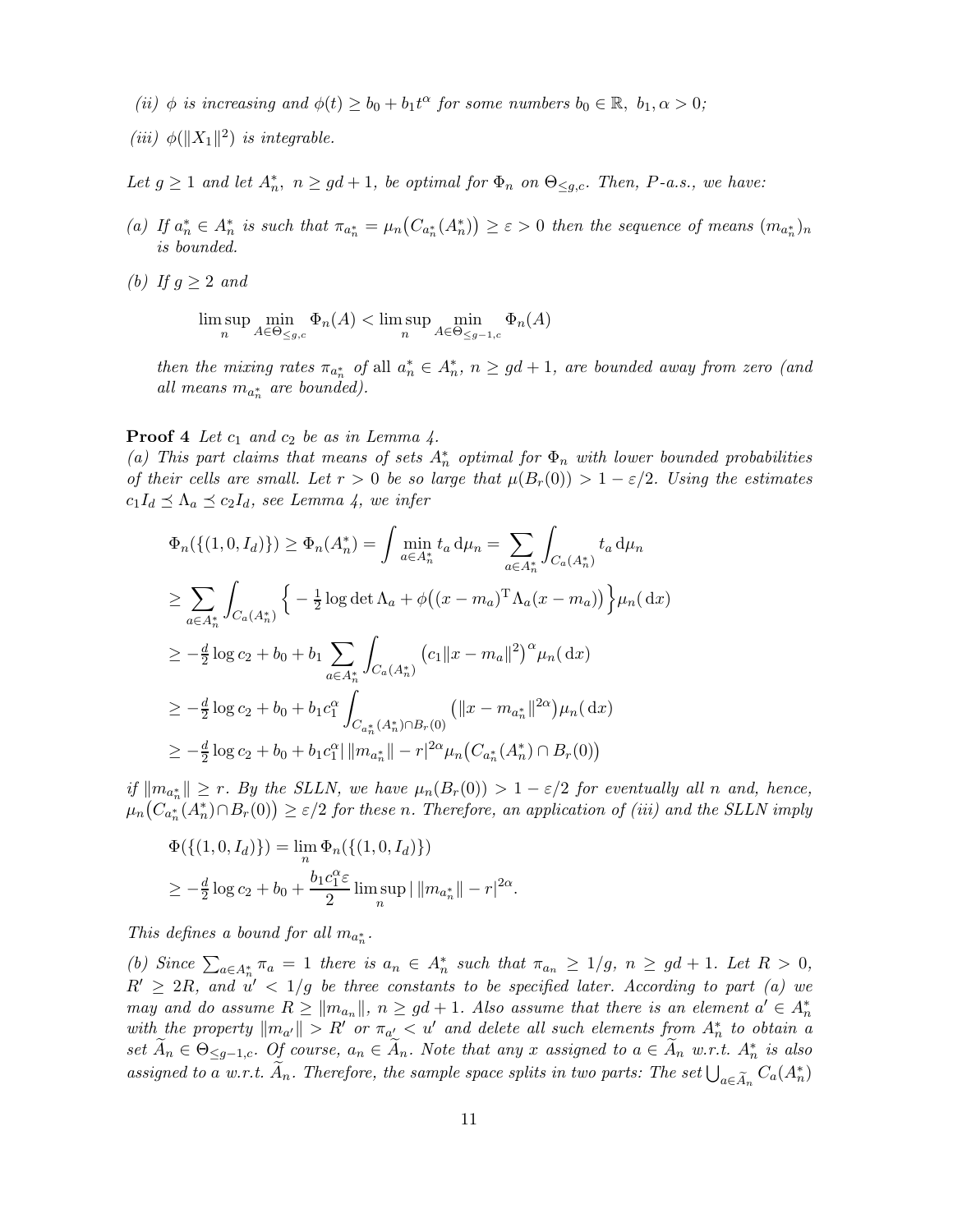of points assigned to elements in  $\widetilde{A}_n$  w.r.t. both  $A_n^*$  and  $\widetilde{A}_n$  and the set  $C = \bigcup_{a \in A_n \setminus \widetilde{A}_n} C_a(A_n^*)$ of points reassigned w.r.t.  $\widetilde{A}_n$  because they were originally assigned to points deleted from  $A_n^*$ . We first show that the centered ball with radius  $2R$  is contained in the complement of  $C.$  So let  $||x|| < 2R$  and let  $a' \in A_n^* \setminus \overline{A}_n$ . We have

$$
t_{a_n}(x) = -\log \pi_{a_n} - \frac{1}{2} \log \det \Lambda_{a_n} + \phi ((x - m_{a_n})^{\mathrm{T}} \Lambda_{a_n} (x - m_{a_n}))
$$
  
\n
$$
\leq \log g - \frac{d}{2} \log c - \frac{1}{2} \log \det \Lambda_{a'} + \phi (c_2(||x|| + R)^2)
$$
  
\n
$$
\leq \log g - \frac{d}{2} \log c - \frac{1}{2} \log \det \Lambda_{a'} + \phi (9c_2 R^2).
$$
\n(14)

Now fix  $u'$  and  $R'$  in such a way that

$$
\log g - \frac{d}{2} \log c + \phi(9c_2 R^2) < (b_0 - \log u') \wedge \phi(c_1 (R' - 2R)^2).
$$

The element a' has one of two properties. If  $\pi_{a'} < u'$  then

$$
(14) < b_0 - \log u' - \frac{1}{2} \log \det \Lambda_{a'} \le b_0 - \log \pi_{a'} - \frac{1}{2} \log \det \Lambda_{a'}.
$$

If  $||m_{a'}|| > R'$  then  $R' - 2R \le ||m_{a'}|| - ||x|| \le ||x - m_{a'}||$  and

$$
(14) < -\frac{1}{2}\log \det \Lambda_{a'} + \phi \big( c_1 (R' - 2R)^2 \big) \leq -\frac{1}{2}\log \det \Lambda_{a'} + \phi \big( c_1 \|x - m_{a'} \|^2 \big).
$$

Hence, in both cases,  $t_{a_n}(x) < t_{a'}(x)$ , that is, x is not assigned to a' and  $B_{2R}(0) \subseteq \mathbb{C}C$  (the complement of  $C$ ) as claimed.

Observing the properties of the set  $C$  explained above, we obtain

$$
\Phi_n(\widetilde{A}_n) - \Phi_n(A_n^*) = \int_{\mathbb{R}^d} \left( \min_{a \in \widetilde{A}_n} t_a - \min_{a \in A_n^*} t_a \right) d\mu_n
$$
  
= 
$$
\int_C \left( \min_{a \in \widetilde{A}_n} t_a - \min_{a \in A_n^*} t_a \right) d\mu_n \le \int_C t_{a_n} d\mu_n - \int_C \min_{a \in A_n^* \backslash \widetilde{A}_n} t_a d\mu_n.
$$

Now we have

$$
t_{a_n}(x) = -\log \pi_{a_n} - \frac{1}{2} \log \det \Lambda_{a_n} + \phi ((x - m_{a_n})^{\mathrm{T}} \Lambda_{a_n} (x - m_{a_n}))
$$
  
\$\leq \log g - \frac{d}{2} \log c\_1 + \phi (c\_2 ||x - m\_{a\_n}||^2)\$

and  $t_a(x) \geq -\frac{d}{2} \log c_2 + b_0$  for all a. Inserting and observing  $C \subseteq \mathbb{G}B_{2R}(0)$ , we infer for all n

$$
\min_{A \in \Theta_{\leq g-1,c}} \Phi_n(A) - \min_{A \in \Theta_{\leq g,c}} \Phi_n(A) \leq \Phi_n(\tilde{A}_n) - \Phi_n(A_n^*)
$$
\n
$$
\leq \int_C \left\{ \log g - \frac{d}{2} \log c_1 + \phi(c_2 \|x - m_{a_n}\|^2) \right\} \mu_n(\,\mathrm{d}x) + \int_C \left\{ \frac{d}{2} \log c_2 - b_0 \right\} \mu_n(\,\mathrm{d}x)
$$
\n
$$
\leq \left\{ \log g + \frac{d}{2} \log \frac{c_2}{c_1} - b_0 \right\} \mu_n(\mathsf{B}_{2R}(0)) + \int_{\mathsf{C}_{2R}(0)} \phi\big(4c_2 \|x\|^2\big) \mu_n(\,\mathrm{d}x).
$$
\n(15)

From  $t_a(x) \geq -\frac{d}{2} \log c_2 + b_0$  and the assumption of part (b), we also obtain  $\liminf_n \min_{A \in \Theta_{\leq g,c}} \Phi_n(A) \in \mathbb{R}$ . Passing to the  $\limsup_n$  in (15) with the aid of the SLLN,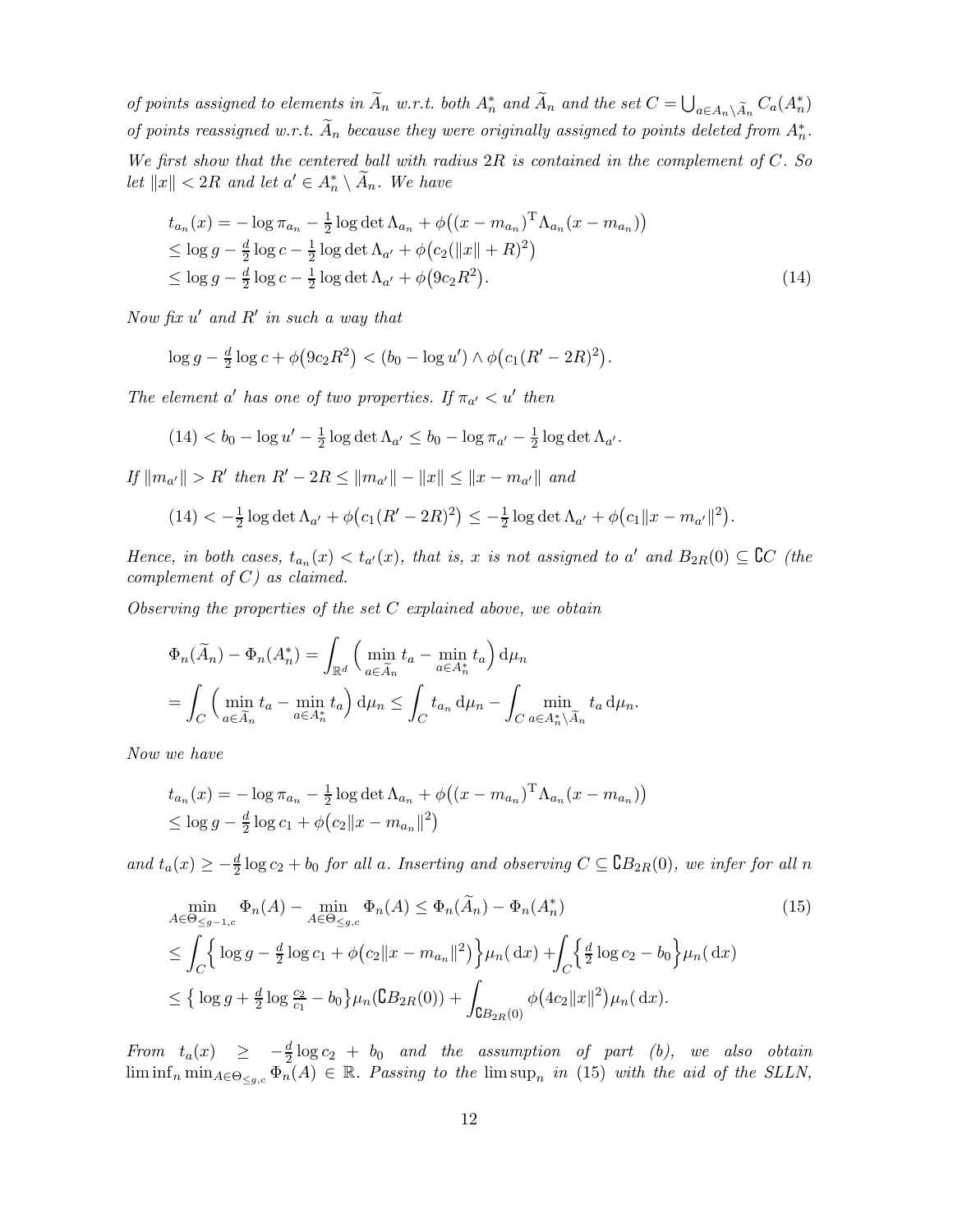we therefore find

$$
\limsup_{n} \limsup_{A \in \Theta_{\leq g-1,c}} \Phi_n(A) - \limsup_{n} \lim_{A \in \Theta_{\leq g,c}} \Phi_n(A)
$$
\n
$$
\leq \limsup_{n} \left( \min_{A \in \Theta_{\leq g-1,c}} \Phi_n(A) - \min_{A \in \Theta_{\leq g,c}} \Phi_n(A) \right)
$$
\n
$$
\leq \left\{ \log g + \frac{d}{2} \log \frac{c_2}{c_1} - b_0 \right\} \mu\left(\mathbb{C} B_{2R}(0)\right) + \int_{\|x\| \geq 2R} \phi\left(4c_2 \|x\|^2\right) \mu(\,\mathrm{d}x).
$$

The assumption of part (b) says that the left–hand side is  $P$ –a.s. strictly positive. Since the right–hand side vanishes as  $R \to \infty$ , the assumption on the existence of a' made at the beginning cannot hold if R is large. This proves part  $(b)$ .

**Lemma 6** Let the assumptions of Lemma 2 be satisfied. If  $K \subseteq \Theta_{\leq q,c}$  is compact and contains some minimizer of the sampling criterion (7),  $\Phi_n$ , for all  $n \geq gd+1$ , then

(a) K contains a minimizer of the population criterion  $(8)$ ,  $\Phi$ ;

(b)  $P$ -a.s., min  $\Phi_n \longrightarrow_{n \to \infty}$  min  $\Phi$  on  $\Theta_{\leq g,c}$ .

**Proof 5** Since  $\Phi$  is continuous, the restriction  $\Phi_{|\mathcal{K}}$  has a minimizer  $A^*$ . We have to show that  $A^*$  minimizes  $\Phi$  on all of  $\Theta_{\leq g,c}$ . Now, let  $A_n^* \in \mathcal{K}$  be some minimizer of  $\Phi_n$ . The uniform convergence  $\Phi_n \to \Phi$  on K, Lemma 2, implies

 $\Phi(A^*) \leq \Phi(A) \leq \Phi_n(A) + \varepsilon, \ A \in \mathcal{K},$ 

for eventually all n. Conversely, by optimality of  $A_n^*$ ,

$$
\Phi_n(A_n^*) \le \Phi_n(A^*) \le \Phi(A^*) + \varepsilon
$$

if n is large. Hence,  $\Phi_n(A_n^*) \to \Phi(A^*)$  as  $n \to \infty$ . Finally, the inequality  $\Phi_n(A_n^*) \leq \Phi_n(A)$ for all  $A \in \Theta_{\leq g,c}$  shows that  $A^*$  is a minimizer of  $\Phi$  on all of  $\Theta_{\leq g,c}$ .

The remainder of our analysis depends on the following notion.

**Definition 1** An integer  $g \geq 2$  is a **drop point** of the population criterion  $\Phi$  (under the HDBT constant c, see  $(8)$ ) if

$$
\inf_{A \in \Theta_{\leq g,c}} \Phi(A) < \inf_{A \in \Theta_{\leq g-1,c}} \Phi(A).
$$

Also  $g = 1$  is defined as a drop point.

The number of drop points may be finite or infinite. The following lemma shows that all optima of all sampling criteria  $\Phi_n$ ,  $n \geq gd+1$ , remain in a compact set if g is a drop point. This is the basis for consistency. The lemma shows also that their minima behave reasonably.

Lemma 7 Assume that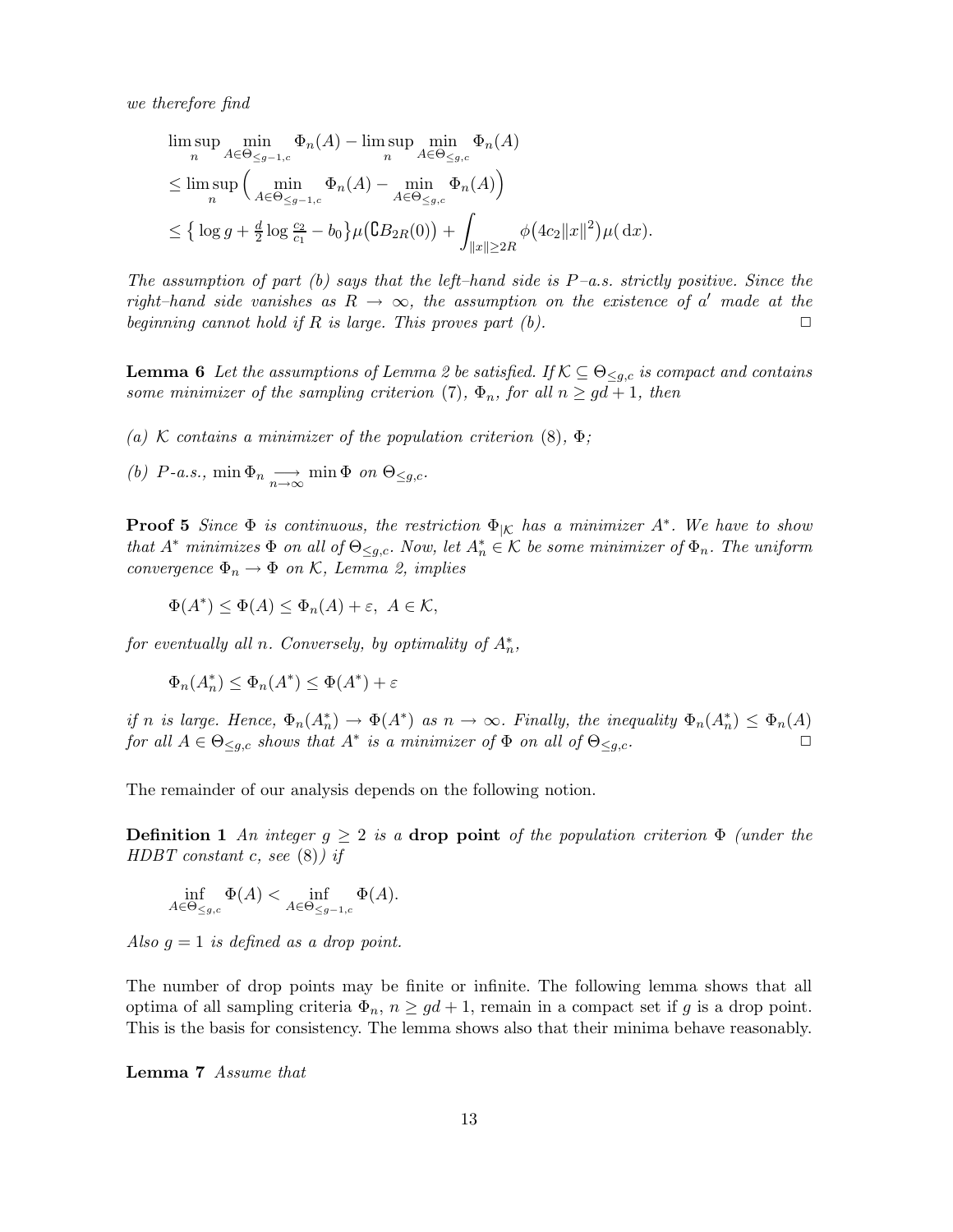- (i) hyperplanes in  $\mathbb{R}^d$  are  $\mu$ -null sets;
- (ii)  $\phi$  is continuous and increasing:
- (iii)  $\phi(t) \ge b_0 + b_1 t^{\alpha}$  for some numbers  $b_0 \in \mathbb{R}, b_1, \alpha > 0$ ;
- (iv)  $\phi^p(\beta||X_1||^2)$  is integrable for some  $p > 1$  and all  $\beta \geq 1$ .

Then, for all  $g \geq 1$ ,

- (a) P-a.s., each sampling criterion  $\Phi_n$ ,  $n \ge gd+1$ , has a minimizer  $A_n^* \in \Theta_{\le g,c}$ ;
- (b) if g is a drop point then there is a compact subset of  $\Theta_{\leq g,c}$  that contains all minimizers  $A_n^*$  of  $\Phi_n$  for all  $n \geq gd+1;$
- (c) the population criterion  $\Phi$  has a minimizer in  $\Theta_{\leq q,c}$ ;
- (d)  $P$ -a.s.,  $\min_{A \in \Theta_{\leq g,c}} \Phi_n(A) \longrightarrow_{n \to \infty} \min_{A \in \Theta_{\leq g,c}} \Phi(A)$ .

**Proof 6** By assumption (i), the data are P-a.s. in general position. Therefore, claim (a) is proved in a similar way as Lemma 1 in Gallegos and Ritter  $(12)$ . For claims  $(b)$ ,  $(c)$ , and  $(d)$ we use induction over  $g \geq 1$ . Let  $g = 1$ . By Lemmas 4, 5(a), and 1(b), there exists a compact subset  $\mathcal{K}_1 \subseteq \Theta_{\leq 1,c}$  that contains all minimizers of all sampling criteria  $\Phi_n$ , that is claim (b) for  $g = 1$ . Claims (c) and (d) for  $g = 1$  follow from Lemma 6.

Now let  $g \geq 2$ . The following arguments need that  $\inf_{A \in \Theta_{\leq a,c}} \Phi(A)$  is finite. The proof is similar to that of (11). Indeed, let  $a_0 \in A$  such that  $\det \Lambda_{a_0}$  is maximal and let  $\Lambda_{a_0} = \sum_{\lambda} \lambda_{\lambda} v_{\lambda} v_{\lambda}^{\text{T}}$  be the spectral decomposition. We have  $\lambda_k \lambda_k v_k v_k^{\mathrm{T}}$  be the spectral decomposition. We have

$$
\Phi(A) \ge -\frac{1}{2}\log \det \Lambda_{a_0} + \int \min_{a \in A} \phi((x - m_a)^T \Lambda_a (x - m_a)) \mu(\, \mathrm{d}x)
$$
  
 
$$
\ge \frac{d}{2}\log c + b_0 + \sum_k \left( -\frac{1}{2}\log(c\lambda_k) + \kappa \frac{b_1}{d}(c\lambda_k)^{\alpha} \right)
$$

with the strictly positive constant  $\kappa = \min_{\|\alpha\|=1} \mathbb{E} \min_{a \in A} |v^{\mathrm{T}}(X_1 - m_a)|^{2\alpha}$ . The claim follows  $||v||=1,A$ from the fact that each summand on the right–hand side is bounded below as a function of  $\lambda_k$ .

In view of the induction step  $g - 1 \rightarrow g$  let  $A_n^*$  be minimal for  $\Phi_n$  on  $\Theta_{\leq g,c}$ ,  $n \geq gd + 1$ . We distinguish between two cases. First, assume  $\pi_a \geq \varepsilon > 0$  for all  $a \in A_n^*$  and all such n. By Lemmas 4, 5(a), and 1, there exists a compact subset  $\mathcal{K}_g \subseteq \Theta_{\leq g,c}$  which contains all minima  $A_n^*$ . This is one half of claim (b) and claims (c) and (d) follow again from Lemma 6.

In the second case we may and do assume that there are elements  $a_n \in A_n^*$  such that  $\pi_{a_n} =$  $\mu_n(C_{a_n}(A_n^*)) \to 0$  as  $n \to \infty$ . Of course there is also at least one element  $a'_n \in A_n^*$  such that  $\mu_n(C_{a'_n}(A^*_n)) \geq 1/g$  and Lemma 5(a) implies  $||m_{a'_n}|| \leq R$  for some R. By assumption (iv)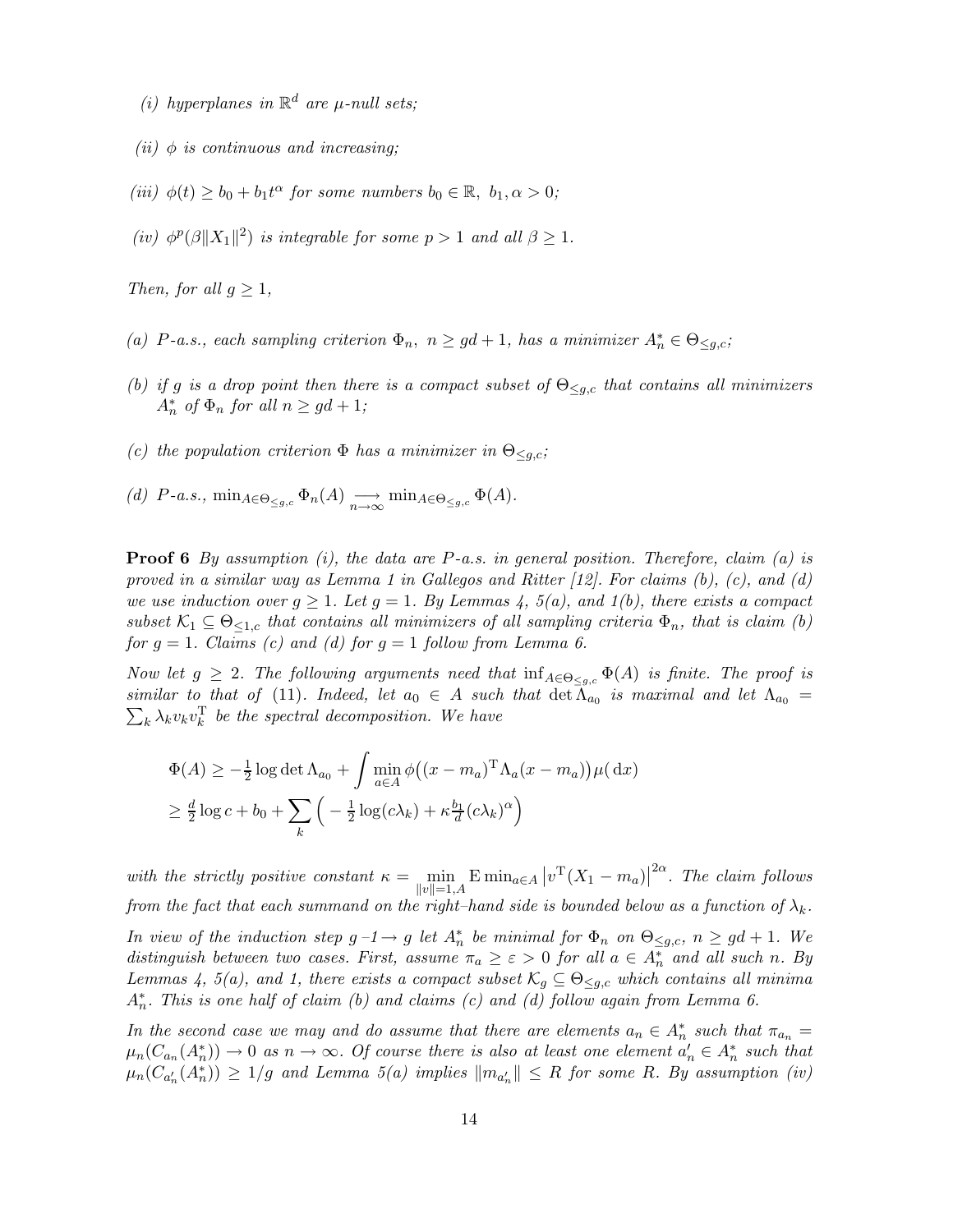and by Hölder's inequality with  $\frac{1}{p} + \frac{1}{q}$  $\frac{1}{q} = 1$ , we obtain with  $c_2$  as in Lemma 4

$$
\int_{C_{a_n}(A_n^*)} \phi\big((x - m_{a'_n})^{\mathrm{T}} \Lambda_{a'_n}(x - m_{a'_n})\big) \mu_n(\,\mathrm{d}x)
$$
\n
$$
\leq \int_{C_{a_n}(A_n^*)} \phi\big(c_2 \|x - m_{a'_n}\|^2\big) \mu_n(\,\mathrm{d}x) \leq \int_{C_{a_n}(A_n^*)} \phi\big(2c_2 (\|x\|^2 + R^2)\big) \mu_n(\,\mathrm{d}x)
$$
\n
$$
\leq \mu_n \big(C_{a_n}(A_n^*)\big)^{1/q} \Big(\int |\phi|^p \big(2c_2 (\|x\|^2 + R^2)\big) \mu_n(\,\mathrm{d}x)\Big)^{1/p}
$$
\n
$$
\leq \mu_n \big(C_{a_n}(A_n^*)\big)^{1/q} \Big(|\phi|^p \big(4c_2 R^2\big) + \int_{\|x\|>R} |\phi|^p \big(4c_2 \|x\|^2\big) \mu_n(\,\mathrm{d}x)\Big)^{1/p} \xrightarrow[n \to \infty]{} 0.
$$

Since  $\mu_n(C_{a_n}(A_n^*))\{\log \mu_n(C_{a_n'}(A_n^*)) + \frac{1}{2}\}$  $\frac{1}{2}$  log det  $\Lambda_{a'_{n}}$   $\} \to 0$  we have  $\int_{C_{a_n}(A_n^*)} t_{a'_n} d\mu_n \to 0$  as  $n \to \infty$ . Now write

$$
\Phi_n(A_n^*) = \sum_{a \in A_n^*} \int_{C_a(A_n^*)} t_a d\mu_n
$$
  
= 
$$
\sum_{a \neq a_n} \int_{C_a(A_n^*)} t_a d\mu_n + \int_{C_{a_n}(A_n^*)} t_{a_n} d\mu_n + \int_{C_{a_n}(A_n^*)} t_{a'_n} d\mu_n - \int_{C_{a_n}(A_n^*)} t_{a'_n} d\mu_n
$$

and put  $A'_n = \{a \in A_n^* \mid a \neq a_n\} \in \Theta_{\leq g-1,c}$ . The sum of the first and the third term on the right is the  $\mu_n$ -integral of a function pieced together from the functions  $t_a$ ,  $a \in A'_n$ . It is thus  $\geq \int \min_{a \in A'_n} t_a d\mu_n = \Phi_n(A'_n)$ . Since  $t_{a_n}$  is lower bounded, the liminf<sub>n</sub> of the second term is  $\geq 0$  and we have already seen that the  $\limsup_n$  of the last term vanishes. Therefore,

$$
\liminf_{n} \lim_{A \in \Theta_{\leq g,c}} \Phi_n(A) = \liminf_{n} \Phi_n(A_n^*) \geq \liminf_{n} \Phi_n(A_n')
$$
  

$$
\geq \liminf_{n} \lim_{A \in \Theta_{\leq g-1,c}} \Phi_n(A) = \min_{A \in \Theta_{\leq g-1,c}} \Phi(A)
$$

by the inductive hypotheses (c) and (d). Also,  $\limsup_n \min_{A \in \Theta_{\leq g,c}} \Phi_n(A) \leq \limsup_n \Phi_n(A_0) =$  $\Phi(A_0)$  for all  $A_0 \in \Theta_{\leq g,c}$  by the SLLN and, hence,  $\limsup_n \min_{A \in \Theta_{\leq g,c}} \Phi_n(A) \leq$  $\inf_{A \in \Theta_{\leq q,c}} \Phi(A)$ . We conclude

$$
\limsup_{n} \min_{A \in \Theta_{\leq g,c}} \Phi_n(A) \leq \inf_{A \in \Theta_{\leq g,c}} \Phi(A) \leq \min_{A \in \Theta_{\leq g-1,c}} \Phi(A).
$$

Both estimates combine to show  $\inf_{A\in\Theta_{\leq g,c}} \Phi(A) = \min_{A\in\Theta_{\leq g-1,c}} \Phi(A)$ , that is, g is no drop point in this case, the other half of claim (b). Moreover, claims (c) and (d) follow for g.  $\Box$ 

We are now prepared to prove consistency of k-parameters clustering in the HDBT constrained Elliptical MAP classification model with the radial function  $\phi$ .

**Theorem 1** Let  $0 < c \leq 1$ . Let  $(X_i)$  be i.i.d. with common distribution  $\mu$ . Assume that

- (i) hyperplanes in  $\mathbb{R}^d$  are  $\mu$ -null sets;
- (ii)  $\phi$  is continuous and increasing;
- (iii)  $\phi(t) \ge b_0 + b_1 t^{\alpha}$  for some numbers  $b_0 \in \mathbb{R}, b_1, \alpha > 0$ ;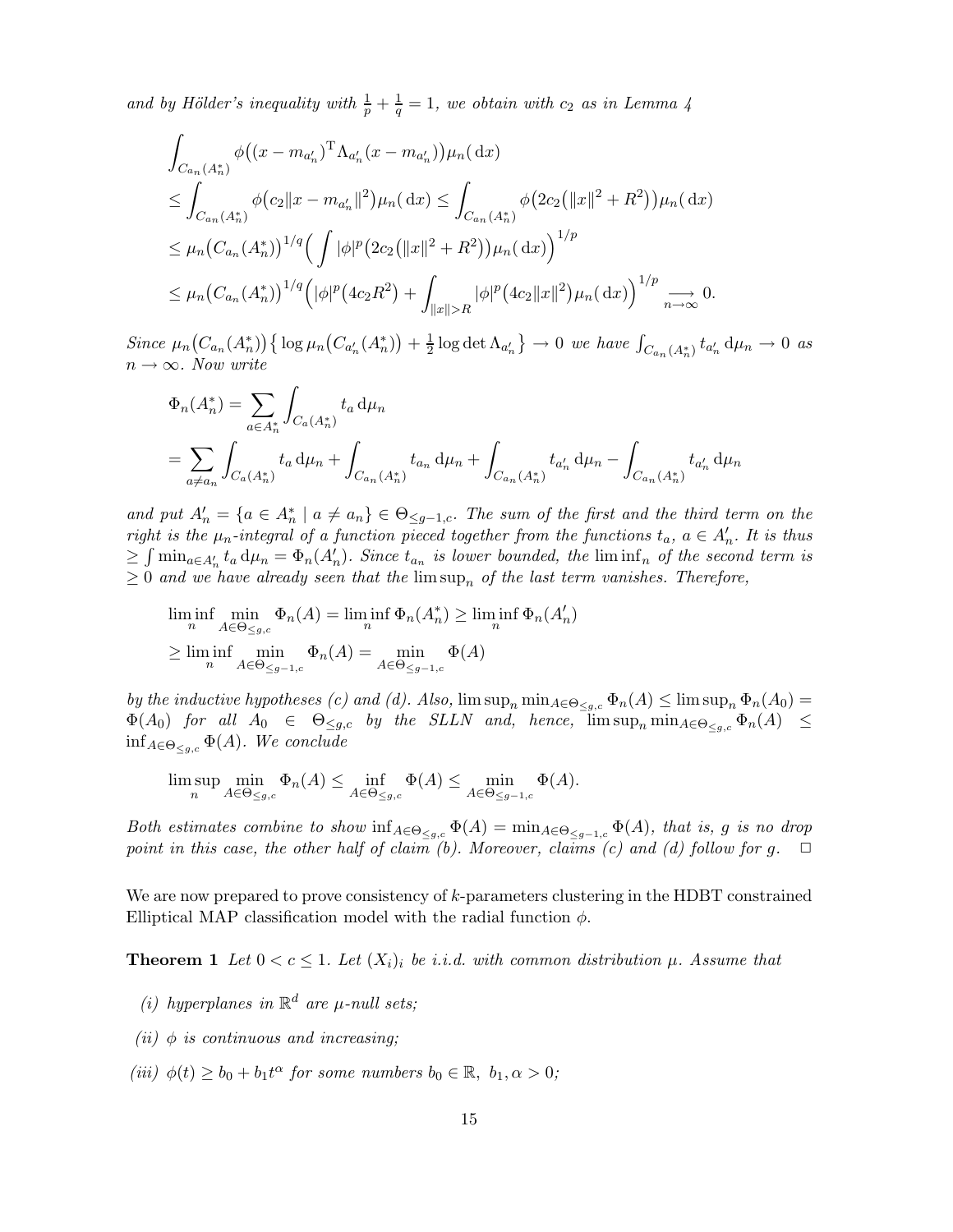(iv)  $\phi^p(\beta||X_1||^2)$  is P-integrable for some  $p > 1$  and all  $\beta \geq 1$ .

Then the following claims hold true for all  $g \geq 1$ :

- (a) P-a.s., each sampling criterion (7),  $\Phi_n$ ,  $n \ge gd+1$ , has a minimizer  $A_n^* \in \Theta_{\le g,c}$ ;
- (b) the population criterion (8),  $\Phi$ , has a minimizer  $A^* \in \Theta_{\leq q,c}$ ;
- (c) we have  $\sum_{a\in A_n^*} \pi_a = 1$ ,  $n \ge gd+1$ , and  $\sum_{a\in A^*} \pi_a = 1$ .

Moreover, if g is a drop point then

- (d) P-a.s., any sequence of minimizers  $A_n^*$  of  $\Phi_n$  on  $\Theta_{\leq g,c}$  converges to the set of minimizers of  $\Phi$  on  $\Theta_{\leq q,c}$ .
- (e) In particular: If the minimizer  $A^*$  of  $\Phi$  on  $\Theta_{\leq g,c}$  is unique then  $(A_n^*)$  converges P-a.s. to  $A^*$  for any choice of minimizers  $A_n^*$ .

**Proof 7** Claims (a) and (b) are just Lemma  $\mathcal{T}(a)$ , (c) and claim (c) was discussed after the definitions of  $\Phi_n$  and  $\Phi$  at the beginning of this section. If g is a drop point then Lemma  $\gamma(b)$ says that the optimal sampling parameters remain in a compact subset  $\mathcal{K}_q \subseteq \Theta_{\leq q,c}$ . By Lemma 6,  $\mathcal{K}_g$  contains at least one minimum of  $\Phi$ . Denote the set of these minima by K  $(\subseteq \mathcal{K}_q)$ . For  $\varepsilon > 0$  let  $U_{\varepsilon} = \{A \in \mathcal{K}_q \mid \Phi(A) \leq \min \Phi + \varepsilon\}$ . If U is any open neighborhood of the compact set K in  $\mathcal{K}_g$  then  $\bigcap_{\varepsilon>0} U_{\varepsilon} \setminus U = K \setminus U = \emptyset$ . By compactness,  $U_{\varepsilon} \setminus U = \emptyset$  for some  $\varepsilon > 0$ , that is  $U_{\varepsilon} \subseteq U$ . Hence,  $U_{\varepsilon}$  forms a neighborhood base of K. Because of Lemma 2, all minima of  $\Phi_n$  lie in  $U_{\varepsilon}$  for eventually all n. This is the consistency (d) and the consistency  $(e)$  is a direct consequence.

Remarks 1 (a) Of course, analogues of Theorem 1 can be stated for normal and elliptical submodels such as ones with diagonal or spherical scale matrices.

(b) Since we use sets A as parameters (and not tuples) there is no label switching and so, it cannot cause the usual non-uniqueness of the minimizers of the population and sample criteria. Yet, there may be non-uniqueness whenever different sets  $A$  can generate the same minimum min<sub>a∈A</sub> t<sub>a</sub>. Non-uniqueness occurs even in the contrary case when the parent  $\mu$ bears symmetries. For instance, bivariate standard normals centered at the four vertices of a square allow two equivalent minima of the population criterion (8) on  $\Theta_{\leq 2,c}$ . For these reasons we state in Theorem 1(d) "converges to the set of minimizers of  $\Phi$ ."

(c) If there is an uninterrupted chain of drop points  $1, \ldots, g_{\text{max}}$  then the claims of Theorem 1 hold true for  $g \in 1$ ..  $g_{\text{max}}$  even with assumption (iv) relaxed to the assumption (ii) of Lemma 2:  $\phi(\beta||X_1||^2)$  is integrable for all  $\beta \geq 1$ .

Indeed, in this case it is not necessary to resort to Lemma 7 in order to show that the optimal sampling parameters remain in a compact subset of  $\Theta_{\leq a,c}$ . The proof proceeds again by induction over  $g \in 1 \dots g_{\text{max}}$ : The case  $g = 1$  is as in Lemma 7. For  $g \geq 2$ , we verify the assumption of Lemma 5(b). Let  $A_0 \in \Theta_{\leq g,c}$  such that  $\Phi(A_0) \leq \inf_{A \in \Theta_{\leq g,c}} \Phi(A) + \varepsilon$ . By convergence  $\Phi_n \to \Phi$ , Lemma 2,

$$
\min_{A \in \Theta_{\leq g,c}} \Phi_n(A) \leq \Phi_n(A_0) \leq \Phi(A_0) + \varepsilon \leq \inf_{A \in \Theta_{\leq g,c}} \Phi(A) + 2\varepsilon
$$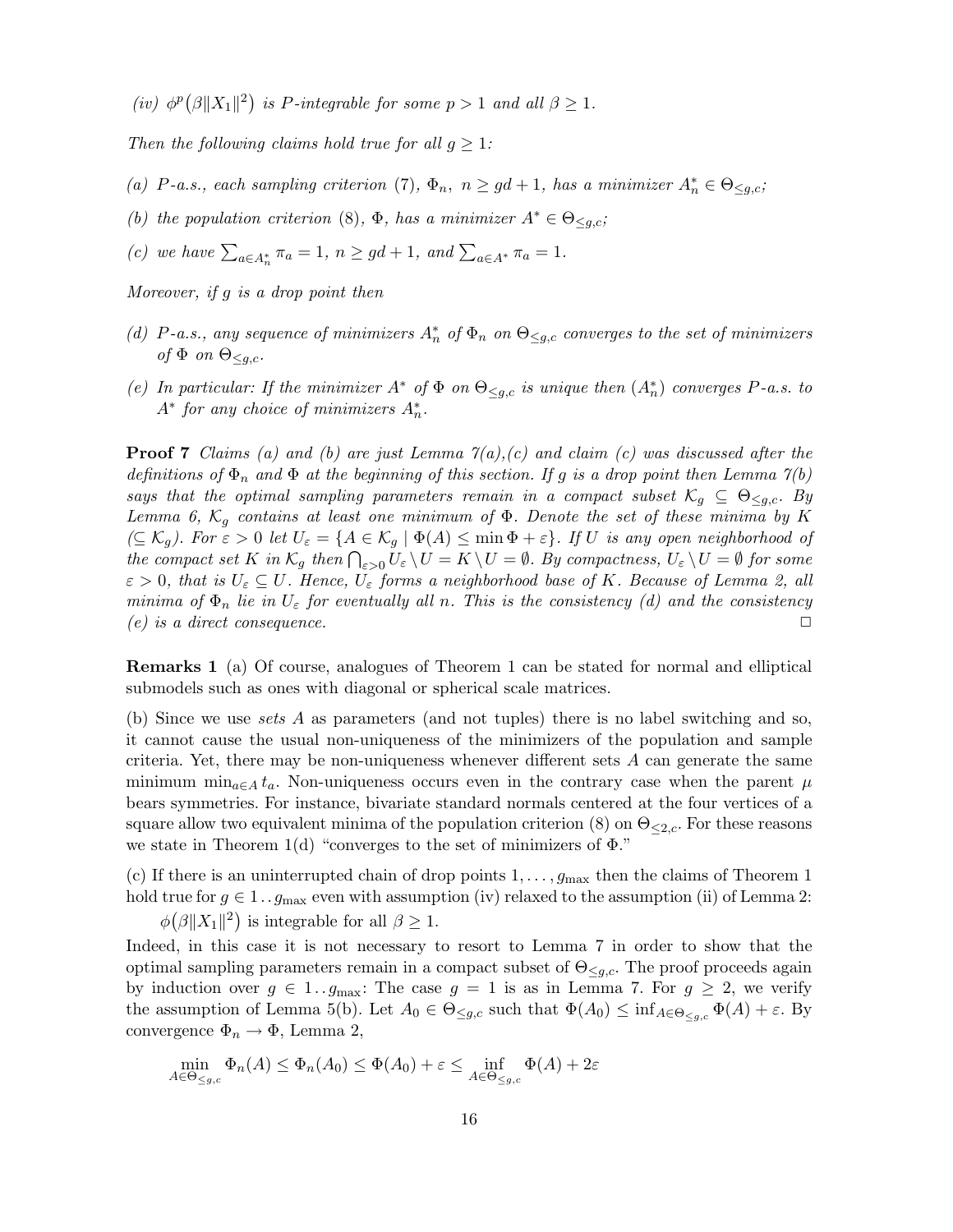if n is large. Since  $g$  is a drop point it follows

$$
\limsup_{n} \min_{A \in \Theta_{\leq g,c}} \Phi_n(A) \leq \inf_{A \in \Theta_{\leq g,c}} \Phi(A)
$$
  
< 
$$
< \inf_{A \in \Theta_{\leq g-1,c}} \Phi(A) = \lim_{n} \min_{A \in \Theta_{\leq g-1,c}} \Phi_n(A).
$$

The last equality follows from the inductive hypothesis and from Lemma 6(b). This is the assumption of Lemma  $5(b)$  for g. The rest of the proof proceeds as in the theorem.

(d) As in Pollard's theorem, the parent distribution  $\mu$  in the consistency Theorem 1 does not have to be a member of the collection of elliptical mixtures represented by the sets in  $\Theta_{\leq q,c}$ . On the other hand, even if  $\mu$  is an elliptical mixture, it cannot be the mixture associated with the limit. This is in contrast to the mixture model. No matter how well the components are separated, think for instance of two, the proportions in the tails on the opposite side of the separating hypersurface are assigned to the wrong cluster. Thus, the variances are underestimated and the distance between the mean values is overestimated in the limit as  $n \to \infty$ , see Marriott [26] and Bryant and Williamson [8]. However, this bias disappears as cluster separation grows since there is less overlap.

(e) This and the next remark concern modified versions of drop points. In Definition 1, they have been defined w.r.t. the (MAP) population criterion (8). The criterion is accompanied by an ML version, just delete the term  $-\log \pi_a$  from the definition of  $t_a$  just before (7). If  $\mu$ has no discrete part, if  $\phi(t) > \phi(0)$  for all  $t > 0$ , and if the assumptions of the theorem are satisfied ((iv) may again be relaxed to assumption (ii) of Lemma 2), it can be shown that the ML version strictly decreases with increasing number of components  $g \geq 1$ . This behavior is actually not desirable in cluster analysis. If  $\mu$  is a mixture of g well–separated components then we would prefer that any solution with more than g components be rejected, at least up to an a priori given upper bound. The ML criterion does not comply with this wish. Contrary to the ML criterion, the MAP criterion may possess non–drop points. Examples are presented after the proposition below.

(f) Drop points are accompanied by *sample drop points g* of the sampling criterion (7),  $\Phi_n$ ,

$$
\inf_{A \in \Theta_{\leq g,c}} \Phi_n(A) < \inf_{A \in \Theta_{\leq g-1,c}} \Phi_n(A).
$$

Also  $q = 1$  is a sample drop point. The present classification model (3) is related to the mixture model  $\prod_{i=1}^n \sum_j \pi_j E_{\phi, m_j, V_j}(x_i)$  via an approximation in the case of good cluster separation. A reviewer therefore asked us to compare the decrease of the minimum sampling criterion (7) with the increase of the maximum log-likelihood values of the mixture model along increasing values of g. Everything depends heavily on the scale constraints used. Besides HDBT constraints, other popular scale constraints are compactness of the scale space or lower bounds on the scale parameters, for instance boundedness of all eigenvalues away from zero. A well–known theorem of Lindsay's [22, 23] hinges on compactness of the parameter space and states that the MLE of the mixing distribution can be represented by a discrete probability supported by at most n points. It does not hold true under HDBT constraints which guarantee the MLE to exist only for  $n \geq gd+1$ , see Gallegos and Ritter [11]. Now, under compactness of the parameter space and general position of the data, minima of the heteroscedastic elliptical criterion (4) and of the related sampling criterion (7),  $\Phi_n$ , exist even for all values of g up to n and not all have to be sample drop points. This is also true for the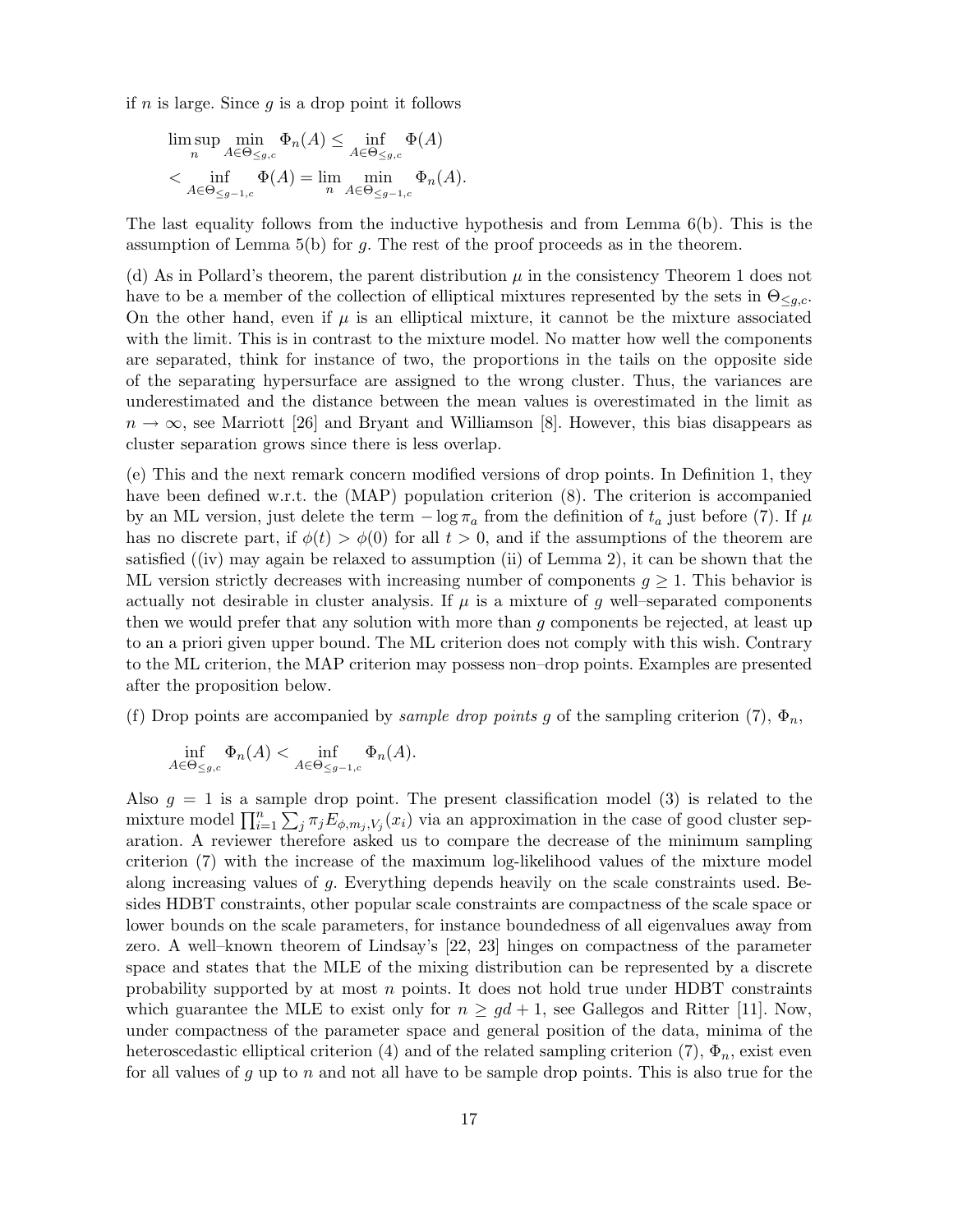mixture model. Moreover, in both cases we do not have to look for g beyond  $n$ : Although the mixture model still exists, the maximum likelihood does not improve according to Lindsay's theorem, and the classification model looses its sense because there cannot be more than  $n$ nonempty clusters.

(g) The assumption (iii) of the theorem excludes radial functions  $\phi$  of logarithmic growth. Such functions define, for instance, distributions of Pearson's type VII (or multivariate Student t). Lemma 4 needs the multiplicativity of  $t \mapsto t^{\alpha}$  which the logarithm does not share. It is, however, possible to adapt the proof of Lemma 4 to radial functions  $\phi(t) = \frac{\eta}{2} \log(1+t) + \text{const}$ ,  $\eta > (d+1)d$ , at the cost of introducing the assumption

$$
\inf_{B \in \Theta_{\leq g}^{\prime}, ||v|| = 1} \int \min_{b \in B} \log |v^{\mathrm{T}} x - b| \mu(\,\mathrm{d}x) \in \mathbb{R} \tag{16}
$$

(the space  $\Theta'_{\leq g}$  is defined in the proof of Lemma 3) and of strengthening the condition (iii) to integrability of  $\phi(\beta||X_1||^2)$  for all  $\beta \geq 1$ . Theorem 1 holds true for such  $\phi$  if assumption (iii) is replaced with (16). The optimum of the sampling criterion (7) exists if  $n \ge \frac{gd}{1-(d+1)d/\eta} + 1$ .

Theorem 1(b) states that, under certain assumptions, the population criterion  $\Phi$  has a minimum. The following theorem provides a tool to compute it. We will use it to verify the subsequent examples but it is interesting in its own right since it is the population version of the Elliptical MAP criterion (4).

**Proposition 1** Let  $\mu$  and  $\phi$  satisfy the assumptions of Lemma 2 and the assumptions (i) and (iii) of Theorem 1. Denote partitions of the sample space  $\mathbb{R}^d$  in at most g measurable subsets C such that  $\mu(C) > 0$  by the letter **P**. Let  $\mathbf{m} = (m_C)_{C \in \mathbf{P}}$  and  $\mathbf{V} = (V_C)_{C \in \mathbf{P}}$ . (a) For each such partition  $P$  the minimum of

$$
\sum_{C \in \mathbf{P}} \left\{ \frac{\mu(C)}{2} \log \det V_C + \int_C \phi \big( (x - m_C)^{\mathrm{T}} V_C^{-1} (x - m_C) \big) \mu(\,\mathrm{d}x) \right\}
$$

w.r.t. **m** and  $\mathbf{V} \in \mathcal{V}_c$  exists. (b) The population criterion  $\Phi$  has a minimum on  $\Theta_{\leq g,c}$  if and only if

$$
H(\mu(C) | C \in \mathbf{P})
$$
  
+ 
$$
\min_{\mathbf{m}, \mathbf{V} \in \mathcal{V}_c} \sum_{C \in \mathbf{P}} \left\{ \frac{\mu(C)}{2} \log \det V_C + \int_C \phi((x - m_C)^T V_C^{-1}(x - m_C)) \mu(dx) \right\}
$$
 (17)

has a minimum w.r.t. all  $P$ . In this case, the minima coincide.

(c) In the homoscedastic, normal case  $\phi(t) = \frac{t}{2} + \frac{d}{2}$  $\frac{d}{2} \log 2\pi$ , denote the pooled covariance matrix of  $\mu$  w.r.t. **P** by  $V(\mathbf{P}) = \sum_{C \in \mathbf{P}} V[X_1; X_1 \in C]$ . The minimum of  $\Phi$  on  $\Theta_{\leq g,1}$  exists if and only if the minimum of

$$
H(\mu(C) | C \in \mathbf{P}) + \frac{d}{2}(1 + \log 2\pi) + \frac{1}{2}\log \det V(\mathbf{P})
$$

exists w.r.t. all  $P$  and, in this case, the minima are equal.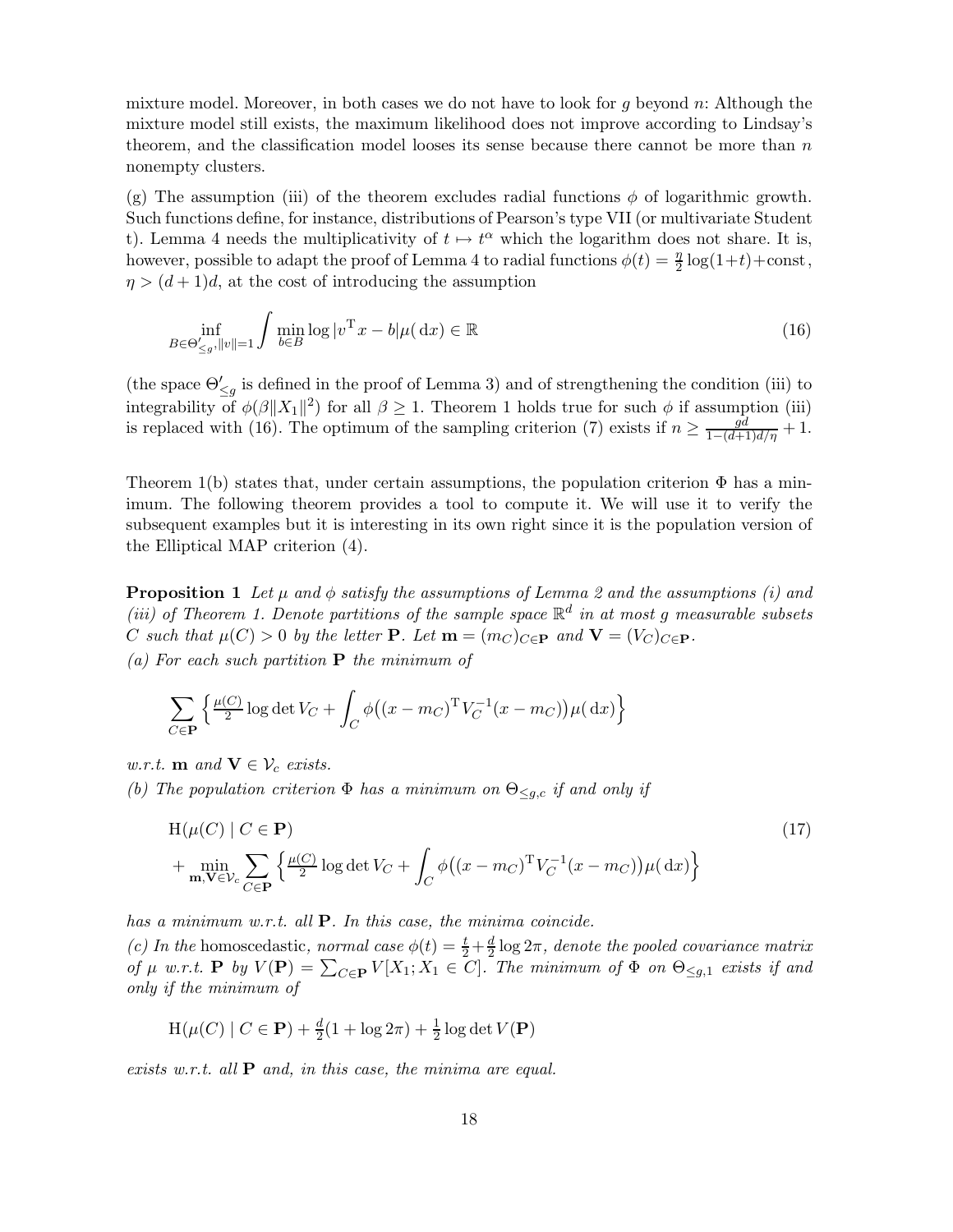**Proof 8** (a) By the assumptions on  $\mu$  and  $\phi$ , the sum is continuous as a function of  $\mathbf{m} =$  $(m_C)_{C}$  and  $\mathbf{V} = (V_C)_{C}$ . Let  $\Lambda_C = \sum_k \lambda_k v_k v_k^{\mathrm{T}}$  be the spectral decomposition. We have  $(x - \lambda_k)$  $(m_C)^\mathrm{T} V_C^{-1}$  $C^{-1}(x-m_C) = \sum_k \lambda_k (v_k^T(x-m_C))^2$  and, by Theorem 1(iii) and the increase of  $t \mapsto t^{\alpha}$ ,

$$
\int_C \phi\big((x - m_C)^T \Lambda_C(x - m_C)\big) \mu(dx)
$$
\n
$$
\ge b_0 \mu(C) + b_1 \int_C \Big(\sum_k \lambda_k (v_k^T (x - m_C))^2\Big)^\alpha \mu(dx)
$$
\n
$$
\ge b_0 \mu(C) + \frac{b_1}{d} \int_C \sum_k \big(\lambda_k (v_k^T (x - m_C))^2\big)^\alpha \mu(dx)
$$
\n
$$
= b_0 \mu(C) + \frac{b_1}{d} \sum_k \lambda_k^\alpha \int_C |v_k^T (x - m_C)|^{2\alpha} \mu(dx)
$$
\n
$$
\ge b_0 \mu(C) + \frac{b_1}{d} \sum_k \lambda_k^\alpha \min_{\|v\|=1, m} \int_C |v^T (x - m)|^{2\alpha} \mu(dx).
$$

The minimum exists since the integral is continuous as a function of m and v and converges to  $\infty$  as  $\|m\| \to \infty$ . Moreover, by assumption Theorem 1(i) and  $\mu(C) > 0$  it is a strictly positive constant  $\kappa_C$ . It follows

$$
\frac{\mu(C)}{2} \log \det V_C + \int_C \phi \big( (x - m_C)^{\mathrm{T}} \Lambda_C (x - m_C) \big) \mu(\,\mathrm{d}x)
$$
  
 
$$
\geq b_0 \mu(C) + \sum_k \Big\{ -\frac{\mu(C)}{2} \log \lambda_k + \kappa_C \frac{b_1}{d} \lambda_k^{\alpha} \Big\}.
$$

This expression converges to  $\infty$  as  $\lambda_k \to 0$  or  $\lambda_k \to \infty$ . It is, thus, sufficient to consider matrices  $V_C$  such that  $c_1I_d \preceq \Lambda_C \preceq c_2I_d$  for two numbers  $0 < c_1 \leq c_2$ . Since  $\phi(t) \to \infty$  as  $t \to \infty$  by assumption (iii) of Theorem 1 and since  $\mu(C) > 0$ , it follows that each integral tends to  $\infty$  as  $\|m_C\| \to \infty$ . It is therefore sufficient to restrict the range of each  $m_C$  to a compact subset of  $\mathbb{R}^d$  and the claim follows from continuity.

(b) We have to show that, to each  $A \in \Theta_{\leq g,c}$ , there corresponds some **P** for which (17) is no larger than  $\Phi(A)$  and vice versa. The first claim follows from (13). For the converse let **P** be given and let  $m(C)$  and  $V(C)$  be the minimizers w.r.t.  $m_C \in \mathbb{R}^d$  and  $(V_C)_C \in \mathcal{V}_c$  in (a). The elements  $a_C = (\mu(C), m(C), V(C)), C \in \mathbf{P}$ , satisfy  $\{a_C | C \in \mathbf{P}\}\in \Theta_{\leq q,c}$  and we have

$$
H(\mu(C) | C \in \mathbf{P})
$$
  
+ 
$$
\min_{\mathbf{m}, \mathbf{V} \in \mathcal{V}_c} \sum_{C \in \mathbf{P}} \left\{ \frac{\mu(C)}{2} \log \det V_C + \int_C \phi((x - m_C)^T \Lambda_C(x - m_C)) \mu(dx) \right\}
$$
  
= 
$$
\sum_{C \in \mathbf{P}} \int_C \left\{ -\log \mu(C) + \frac{1}{2} \log \det V(C) + \phi((x - m(C))^T \Lambda_C(x - m(C))) \right\} \mu(dx)
$$
  
= 
$$
\sum_{C \in \mathbf{P}} \int_C t_{a_C} d\mu \ge \int_{\mathbb{R}^d} \min_C t_{a_C} d\mu.
$$

This is the desired inequality.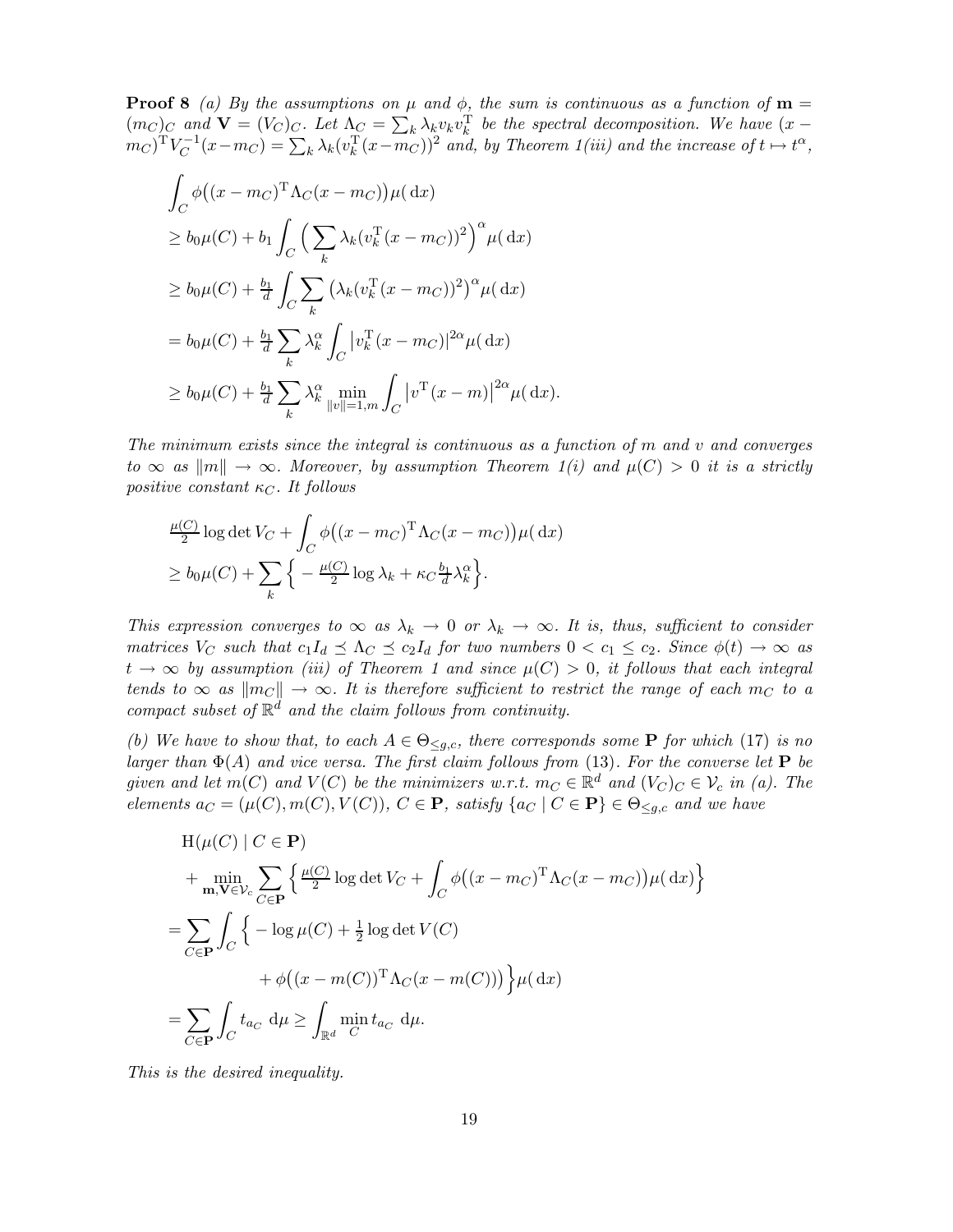(c) The proof in the homoscedastic, normal case is similar to that of the Pooled Determinant criterion: Let  $PD(d)$  denote the convex cone of all positive definite, symmetric d by d matrices.

$$
\min_{\mathbf{m}, V \in PD(d)} \sum_{C \in \mathbf{P}} \left\{ \frac{\mu(C)}{2} \log \det V + \int_C \phi((x - m_C)^T \Lambda(x - m_C)) \mu(dx) \right\}
$$
  
=  $\frac{1}{2} \min_{\mathbf{m}, V \in PD(d)} \left\{ \log \det V + d \log 2\pi + \sum_{C \in \mathbf{P}} \int_C (x - m_C)^T \Lambda(x - m_C) \mu(dx) \right\}$   
=  $\frac{1}{2} \min_{V \in PD(d)} \left\{ \log \det V + d \log 2\pi + tr(\Lambda V(\mathbf{P})) \right\}$   
=  $\frac{1}{2} \left\{ d(1 + \log 2\pi) + \log \det V(\mathbf{P}) \right\}.$ 

This is claim (c).  $\Box$ 

In parts (b) and (c) of the proposition it is obviously sufficient to take the minimum w.r.t. a collection of partitions  $P$  that is known to contain the optimal one. The following examples show that the minimum of the population criterion (8),  $\Phi$ , regarded as a function on  $\Theta_{\leq g,c}$ , does not always decrease as the number of components,  $g$ , increases. In other words, there are non–drop points.

**Example 1** Let  $\mu = N_{0,I_d}$  and let the approximating model be the normal location and scale family, that is,  $\phi(t) = (d/2) \log 2\pi + t/2$ . For  $g = 1$ , the entropy inequality shows that the optimal solution in  $\Theta_{\leq 1,c}$  is  $\{(1,0,I_d)\}\)$ . Let now  $g \geq 2$ ,  $A =$  $\{(\pi_1, m_1, V_1), \ldots, (\pi_g, m_g, V_g)\}\in \Theta_{\leq g,c}, \ (m_j, V_j)$  pairwise distinct,  $\sum \pi_j = 1, \ \Lambda_j = V_j^{-1},$  $f_j(x) = (2\pi)^{-d/2}\sqrt{\det \Lambda_j}e^{-(x-m_j)^T\Lambda_j(x-m_j)/2}$ , and abbreviate  $t_j = t_{(\pi_j,m_j,V_j)}$ . We have  $\sum_j \pi_j f_j > \max_j \pi_j f_j$  and, hence,  $-\log \sum_j \pi_j f_j < \min_j t_j$ . The entropy inequality shows

$$
\Phi(A) = \int \min_j t_j \, d\mu > -\int \log \sum_j \pi_j f_j \, d\mu \ge -\int \log N_{0,I_d} \, d\mu = \Phi(\{(1,0,I_d)\}).
$$

Thus, the only optimal solution in  $\Theta_{\leq q,c}$  is the singleton  $\{(1,0,I_d)\}\)$ . No genuine mixture of normals is superior. This is true for any HDBT constant  $c \leq 1$ .

**Example 2** Example 1 raises the question whether the population criterion  $\Phi$  can decrease after having been constant for at least two (consecutive) values of g. The answer is yes. Consider the homoscedastic normal classification model, that is  $c = 1$ , and the distribution  $\mu$ on the real line with Lebesgue density

$$
f_0(x) = \begin{cases} 1/(8\alpha), & |x \pm 1| < \alpha, \\ 1/(4\alpha), & |x| < \alpha, \\ 0, & \text{otherwise}, \end{cases}
$$

for  $0 < \alpha < 1/3$ . The optimal solution for  $g = 1$  w.r.t. the population criterion  $\Phi$  is  $\{(1,0,v)\}$ with  $v = \frac{1}{2} + \frac{\alpha^2}{3}$  $\frac{\alpha^2}{3}$  and  $\Phi(\{(1,0,v)\}) = \frac{1}{2}(\log 2\pi + 1 + \log v).$ 

In order to see that there is no better solution in  $\Theta_{\leq 2,1}$  note that any solution  $A^* = \{a_1, a_2\}$ ,  $a_1 \neq a_2$ , is specified by some cut  $s^* \in ]-1-\alpha, 1+\alpha[$  that separates  $C_{a_1}(A^*)$  from  $C_{a_2}(A^*)$ .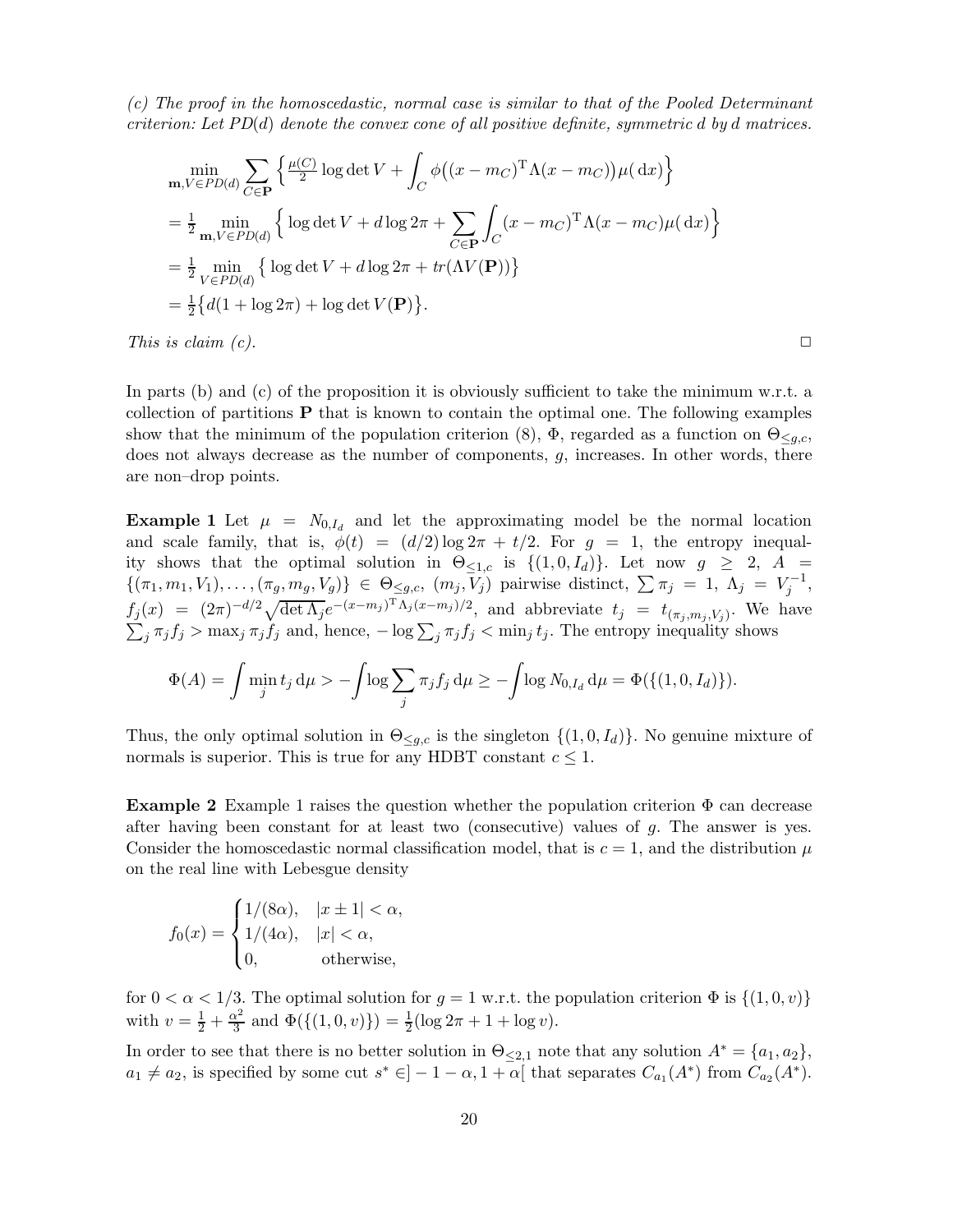Let F be the cumulative distribution function belonging to  $f_0$  and let  $R = 1 - F$  be its tail distribution. According to Proposition  $1(c)$  it is sufficient to run across all cuts s and to compute entropy and pooled covariance

$$
v(s) = \int_{-\infty}^{s} (x - m_1(s))^2 f_0(x) dx + \int_{s}^{\infty} (x - m_2(s))^2 f_0(x) dx,
$$

with the conditional expectations

$$
m_1(s) = \mathbb{E}[X_1 | X_1 < s] = \frac{1}{F(s)} \int_{-\infty}^s x f_0(x) \, dx,
$$
\n
$$
m_2(s) = \mathbb{E}[X_1 | X_1 > s] = \frac{1}{R(s)} \int_s^\infty x f_0(x) \, dx.
$$

Omitting the addend  $\frac{1}{2} \log(2\pi)$  in  $\Phi$ , the integral version of Lemma A.3 in Gallegos and Ritter [10], a formula of Steiner's type, asserts that

$$
\Phi(A_s) = H(F(s), R(s)) + \frac{1}{2}(1 + \log v(s))
$$
  
= H(F(s), R(s)) + \frac{1}{2} + \frac{1}{2}\log (v - F(s)R(s)(m\_2(s) - m\_1(s))^2),

where  $A_s = \{a_1(s), a_2(s)\}, a_1(s) = (F(s), m_1(s), v(s)), a_2(s) = (R(s), m_2(s), v(s)),$  and where v is the total variance above. The difference between this value and the optimum for  $g = 1$  is

$$
\Phi(A_s) - \Phi(\{(1,0,v)\})
$$
  
= H(F(s), R(s)) +  $\frac{1}{2}$  log  $\left(1 - F(s)R(s)\frac{(m_2(s) - m_1(s))^2}{v}\right)$ . (18)

We have to show that this number is strictly positive for all  $s \in ]-1-\alpha, 1+\alpha[$  and begin with  $s \in ]-1-\alpha, -1+\alpha[$ . The conditional expectations are  $m_1(s) = \frac{1}{2}(s-1-\alpha)$  and  $m_2(s) = \frac{(1+\alpha)^2 - s^2}{14\alpha - 2(s+1)}$ . Hence,

$$
m_2(s) - m_1(s) = 4\alpha \frac{1 + \alpha - s}{7\alpha - (s + 1)} \le \frac{4}{3}
$$

since  $\alpha < 1/3$ . Inserting in (18) and observing  $v > 1/2$  yields

$$
\Phi(A_s) - \Phi(\{(1,0,v)\}) \ge \mathcal{H}(F(s), R(s)) + \frac{1}{2}\log\left(1 - \frac{32}{9}F(s)R(s)\right).
$$

The derivatives w.r.t. F of the functions  $-F \log F$  and  $-R \log R$ ,  $R = 1 - F$ , are strictly decreasing on  $]0,1/4[$ . The same is true for  $\log\left(1-\frac{32}{9}\right)$  $\frac{32}{9}FR$ ) since

$$
\frac{\mathrm{d}}{\mathrm{d}F}\log\left(1-\frac{32}{9}(1-F)F\right) = -\frac{32}{9}\frac{1-2F}{1-\frac{32}{9}(1-F)F}
$$

and since  $\frac{32}{9}(1 - F) \geq 2$  for  $F \leq \frac{1}{4}$  $\frac{1}{4}$ . Hence, the function  $H(F, R) + \frac{1}{2} \log \left(1 - \frac{32}{9}\right)$  $\frac{32}{9}FR$ ) is strictly concave. Since it vanishes at  $\overline{F} = 0$  and has the value  $-\left(\frac{3}{4}\right)$  $rac{3}{4} \log \frac{3}{4} + \frac{1}{4}$  $\frac{1}{4} \log \frac{1}{4} + \frac{1}{2}$  $\frac{1}{2} \log \frac{1}{3} =$  $\log 4 - \frac{5}{4}$  $\frac{5}{4}$  log 3 = 0.01302... at  $F = 1/4$ , it is strictly positive for  $0 < F \le 1/4$ . That is,  $\Phi(A_s) > \Phi(\{(1,0,v)\})$  for  $-1 - \alpha < s \leq -1 + \alpha$ , the first claim. The value obtained for  $s = -1 + \alpha$  persists on the interval  $[-1 + \alpha, -\alpha]$  since  $F(s) = 1/4$ ,  $m_1(s) = -1$  and  $m_2(s) = 1/3$  do not depend on s.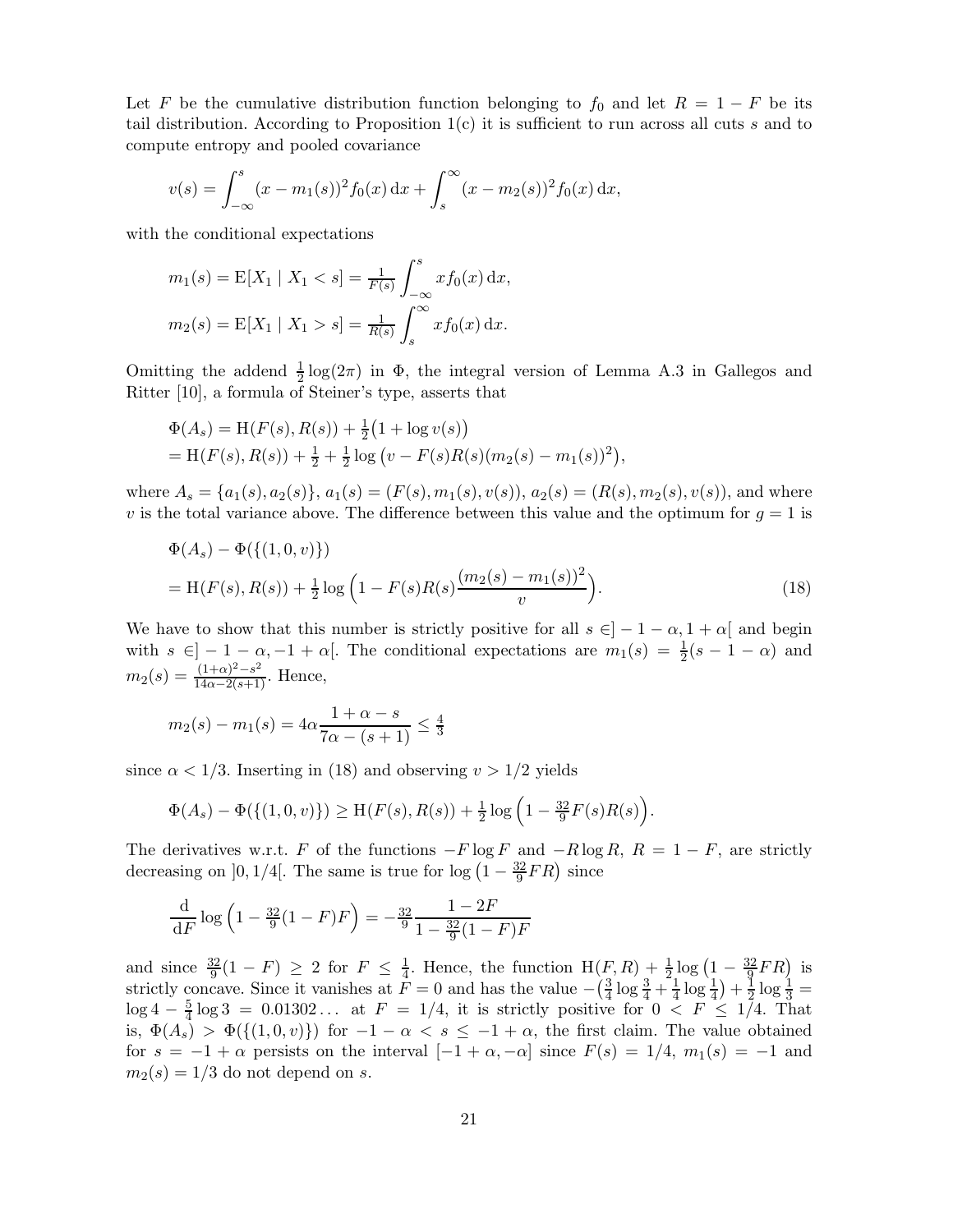For reasons of symmetry we are done if we verify the claim for  $s \in ]-\alpha,0]$ . In this case,  $F(s) = \frac{1}{2} + \frac{s}{4c}$  $\frac{s}{4\alpha}$ ,  $R(s) = \frac{1}{2} - \frac{s}{4\alpha}$  $\frac{s}{4\alpha}$ ,  $F(s)m_1(s) = \frac{s^2-\alpha^2}{8\alpha}$  $\frac{-\alpha^2}{8\alpha} - \frac{1}{4} = -R(s)m_2(s)$ , and  $m_2(s) - m_1(s) =$  $R(s)m_2(s)$  $\frac{\pi(s)m_2(s)}{F(s)R(s)}$ . Hence

$$
R(s)F(s)(m_2(s) - m_1(s))^2 = \frac{(R(s)m_2(s))^2}{R(s)F(s)} = \frac{(s^2 - \alpha^2 - 2\alpha)^2}{4(4\alpha^2 - s^2)}.
$$

For  $0 < \alpha \leq 0.3$  the right–hand side is  $\leq 1/3$ . Indeed,  $3(\alpha^2 - s^2) + 12\alpha < 4$  and, hence,

$$
3(2\alpha + \alpha^2 - s^2)^2 = 12\alpha^2 + (3(\alpha^2 - s^2) + 12\alpha)(\alpha^2 - s^2) < 12\alpha^2 + 4(\alpha^2 - s^2) = 4(4\alpha^2 - s^2).
$$

Inserting in (18) yields

$$
\Phi(A_s) - \Phi(\{(1,0,v)\})
$$
  
\n
$$
\geq \mathrm{H}(F(s), R(s)) + \frac{1}{2}\log(1 - 2F(s)R(s)(m_2(s) - m_1(s))^2)
$$
  
\n
$$
\geq \mathrm{H}(\frac{1}{4}, \frac{3}{4}) + \frac{1}{2}\log\frac{1}{3}.
$$

This is again the strictly positive number computed above. We have shown that the optimum number of components up to two is one and that  $\Phi$  is bounded below on  $\Theta_{\leq 2,c}$  by a number independent of  $\alpha$ . The minimum of  $\Phi$  on  $\Theta_{\leq 3,c}$  is smaller than that on  $\Theta_{\leq 2,c}$ , at least for small  $\alpha$ . It is in fact unbounded below as  $\alpha \to 0$ .

We finally remark that the situation changes completely as we consider the uniform sampling distribution on the set  $[-1-\alpha, -1+\alpha] \cup [-\alpha, \alpha] \cup [1-\alpha, 1+\alpha]$ . Here the optimal solution for  $g = 1$  is no longer optimal for  $g \leq 2$ . By weak continuity it is sufficient to consider the weak limit as  $\alpha \to 0$ , the discrete probability  $\mu = \frac{1}{3}$  $\frac{1}{3}(\delta_{-1} + \delta_0 + \delta_1)$ . The optimal solution for  $g = 1$ is  $\{ (1, 0, \frac{2}{3}) \}$  $\frac{2}{3}$ , its population criterion being (up to the constant  $(\log 2\pi)/2$ )  $\Phi\left(\frac{1}{3}, 0, \frac{2}{3}\right)$  $\{(\frac{2}{3})\}) =$ 1  $\frac{1}{2}(\hat{1} + \log \frac{2}{3}) = 0.2972...$  A solution for  $g = 2$  is  $A_2 = \{a_1, a_2\}$  with  $a_1 = \left(\frac{1}{3}\right)$  $\frac{1}{3}$ , -1,  $\frac{1}{6}$  $\frac{1}{6}$  and  $a_2 = (\frac{2}{3})$  $\frac{2}{3}, \frac{1}{2}$  $\frac{1}{2}, \frac{1}{6}$  $\frac{1}{6}$ ). Its criterion is  $\Phi(A_2) = H(\frac{1}{3})$  $\frac{1}{3}, \frac{2}{3}$  $\frac{2}{3}$  +  $\frac{1}{2}$  $\frac{1}{2}(1 + \log \frac{1}{6}) = 0.2406...$ 

**Example 3** This example shows that g is a drop point of a homoscedastic mixture of  $g \geq 2$ normal distributions on  $\mathbb{R}^d$  if there is sufficient separation. It can be extended to more general mixtures but we want to use Proposition  $1(c)$ . The example holds for all dimensions d but our proof for  $d \geq 2$  is somewhat technical and we confine ourselves to  $d = 1$ . For  $v > 0$ ,  $m_1 < m_2 < \cdots < m_g$ , and  $\pi_j > 0$  such that  $\sum \pi_j = 1$ , consider the homoscedastic, normal mixture  $\mu_v = \sum_{j=1}^g \pi_j N_{m_j,v}$ . We denote the population criterion (8) w.r.t.  $\mu_v$  by  $\Phi_v(A)$  $\int \min_{a \in A} t_a d\mu_v$  and show that its minimum over  $A \in \Theta_{\leq g-1,1}$  remains bounded below, while that over  $A \in \Theta_{\leq g,1}$  becomes arbitrarily small as  $v \to 0$ .

By Proposition 1(c),  $\min_{A \in \Theta_{\leq h,1}} \Phi_v(A)$  is the minimum of

$$
H(\mu_t(C) | C \in \mathbf{P}) + \frac{1}{2}(1 + \log 2\pi) + \frac{1}{2}\log V_v(\mathbf{P})
$$
\n(19)

taken over all partitions **P** of  $\mathbb{R}$  in at most h measurable subsets. Here,  $V_v(\mathbf{P})$  is the pooled variance of **P** w.r.t.  $\mu_v$ . Any partition **P** of R in  $h < g$  subsets contains at least one subset  $C_v$  where two different components of  $\mu_v$  contain probability  $\geq 1/h$ . Indeed, the stochastic matrix  $(N_{m_j,v}(C) \mid 1 \leq j \leq g, C \in \mathbf{P})$  with indices j and C has g rows and h columns. So,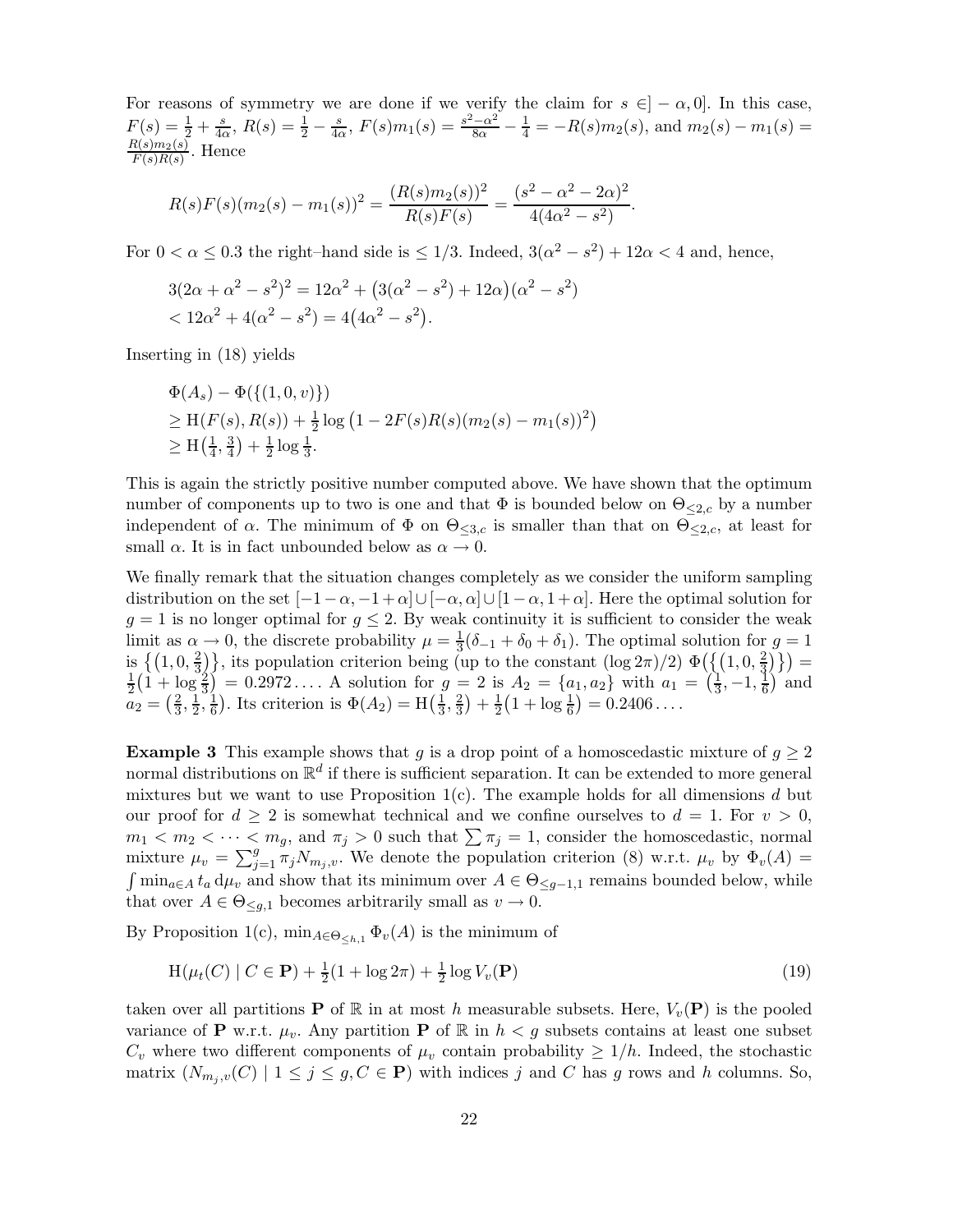each row contains an entry  $\geq 1/h$  and, since there are more rows than columns, the pigeon hole principle shows that one column must contain two such entries. In other words, there are two different components that load some subset  $C_v \in \mathbf{P}$  with probability at least  $1/h$ , each. Since all elements  $m_i$  are different, a moment of reflection shows that the conditional variance w.r.t.  $C_v$  and, hence, the pooled variance  $V_v(\mathbf{P})$  remain bounded away from zero as  $v \to 0$ . By Proposition 1(c), (19) is bounded below and so is  $\Phi_{v}(A)$  uniformly for  $A \in \Theta_{\leq g-1,1}$ , the first half of the claim.

Now let  $h = g$ . We construct a partition **P** with a small value of (19). Let  $3r > 0$  be the minimum distance between any two means  $m_j$ . For  $1 \leq j < h$ , let  $C_j = [m_j - r, m_j + r] \subseteq \mathbb{R}$ , let  $C_h$  be the complement of  $\bigcup_{j < h} C_j$  in R, and let **P** be the partition  $\{C_1, \ldots, C_h\}$ . As  $v \to 0$ ,  $N_{m_i,v}$  concentrates on the neighborhood of  $m_j \in C_j$  and, therefore, the pooled variance  $V_v(\mathbf{P})$ converges to zero. Hence, (19) diverges to  $-\infty$  as  $v \to 0$  and, again by Proposition 1(c), so does the minimum of  $\Phi_v$  on  $\Theta_{\leq g,1}$ , the second half of the claim. We have shown that g is a drop point if  $v$  is small enough.

## 3 Model selection

The parameters subject to estimation in the foregoing theory are the HDBT constant  $c$ , the number of clusters, g, and the set A itself. Some authors claim that the solutions are often ambiguous, see Gondek [15], p. 245, "Data contains many plausible clusterings" and p. 249. Jain et al. [18] even feel that clustering is a subjective process. We, therefore, do not always expect a unique solution.

Besides the set A, the HDBT constant c, too, is unknown. Since set and constant depend on each other, it is reasonable to combine their estimation. For this purpose, Gallegos and Ritter [11, 12] introduced for the mixture and classification models the affine invariant method of "balanced scales." It is inspired by the HDBT constraints and postulates as an additional statistical assumption that a valid solution to a clustering problem requires not only good fit, that is a small criterion, but also sufficiently balanced cluster scales, expressed by not too small an HDBT constant  $c$  in order to avoid spurious clusters. The two objectives are often in conflict which has then to be resolved by biobjective optimization. For further information on this subject, we refer the interested reader to the two papers cited above.

The problem of estimating q continues to be a subject of discussion. Examples 1 and 3 indicate that the number of components of a clear mixture will often be a drop point. But the last paragraph of Example 2 shows that not every drop point can be considered a valid number of components. Given an upper bound  $g_{\text{max}} \geq 1$ , we may consider the set  $A^*$  of smallest size that minimizes the population criterion (8),  $\Phi$ , on  $\Theta_{\leq g_{\text{max}},c}$  a reasonable solution. Its size  $g^* = |A^*|$ , the largest drop point up to  $g_{\text{max}}$ , is a candidate for the "number of components" that make up  $\mu$ .

What we actually observe are not (population) drop points but *sample drop points*, see Remark 1(f). Because of random fluctuation, a population drop point may not be a sample drop point and vice versa. The following result says that a small (but unknown) distortion of  $\Phi_n$  converts the largest sample drop point up to  $g_{\text{max}}$  to the desired estimate of the number of components, at least asymptotically. Denote the sequence of (population) drop points by  $1 = g_1 < g_2 < \cdots$ .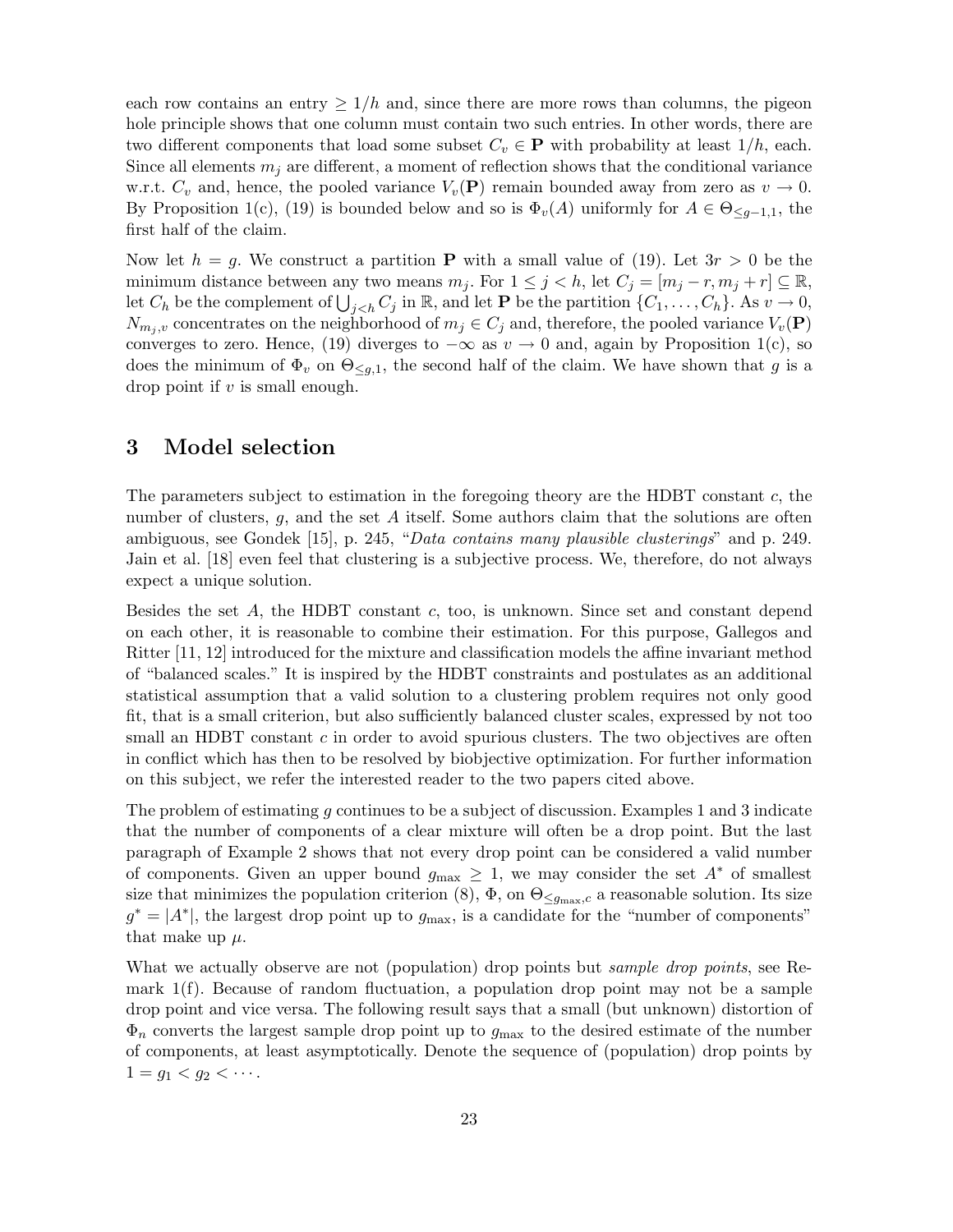**Corollary 1** Let  $g_{\text{max}} \geq 2$  and let  $(s_1, \ldots, s_{g_{\text{max}}})$  be any strictly increasing  $g_{\text{max}}$ -tuple of real numbers. If the assumptions of Theorem 1 are satisfied then there exists  $\varepsilon_0 > 0$  such that, for any  $0 < \varepsilon \leq \varepsilon_0$ , the maximum (population) drop point up to  $g_{\text{max}}$  is given by

$$
\underset{1 \le g \le g_{\text{max}}}{\text{argmin}} \left( \underset{A \in \Theta \le g,c}{\text{min}} \Phi_n(A) + \varepsilon s_g \right),
$$

for eventually all n.

**Proof 9** Write  $g^* = \max_{g_j \leq g_{\text{max}}} g_j$  and  $h_g = \min_{A \in \Theta_{\leq g,c}} \Phi(A)$ . We have  $h_1 \geq \cdots \geq h_{g^*-1} >$  $h_{g^*} = h_{g^*+1} = \cdots = h_{g_{\text{max}}}$ . If  $g^* = 1$  then we choose an arbitrary  $\varepsilon_0 > 0$ . If  $g^* > 1$  then there is  $\varepsilon_0 > 0$  such that

$$
h_g + \varepsilon_0 s_g > h_{g^*} + \varepsilon_0 s_{g^*}
$$

for all  $1 \leq g \leq g^*$ . This relation continues to hold for all strictly positive  $\varepsilon \leq \varepsilon_0$  and, of course, also for  $g > g^*$ . The corollary now follows from  $\min_{A \in \Theta_{\leq g,c}} \Phi_n(A) \to h_g$  as  $n \to \infty$ , see Lemma  $6(b)$ .

We have obtained a *penalized* (MAP) sampling criterion. The proof shows that the penalty term is needed because of the random fluctuation of the *n*th minimum min<sub>A∈Θ≤g,c</sub>  $\Phi_n(A)$  for g beyond the maximum drop point  $g^*$ . Being defined by the population criterion  $\phi$ , the point  $g^*$  is an asymptotic quantity that also depends on the choice of the HDBT constant c. If the constraints are omitted, then, beyond  $g^*$ , the sampling criterion usually splits some cluster or splits off clusters of small or even deficient size producing spurious solutions.

The corollary should be compared with the traditional elbow criterion and its refinement by Tibshirani et al. [34] and, in particular, with model selection criteria for finite mixture models such as AIC, see Akaike [1], and the Bayesian information criterion BIC for finite mixtures, see Keribin [19, 20] and Nishi [27] in a more general context. Akaike, Keribin, and Nishi require that the penalty term strictly increase with model dimension and that it converge to zero with n. (Note that, in their notation, the criterion is not divided by n.) Their first requirement corresponds to the increase of our finite sequence  $(s_q)$  and the way it strictly increases is not important since all authors consider only a finite range of models. Instead of convergence to zero with n we have the small quantity  $\varepsilon$ .

We finally illustrate theorem and corollary with a data set of size 3,000 sampled from the twodimensional normal mixture  $0.27N_{(-3,4),V_1} + 0.27N_{(3,4),V_2} + 0.46N_{(0,-3),I_2}$  with  $V_1 =$  $\begin{pmatrix} 4 & \\ -3 & 4 \end{pmatrix}$ 

and  $V_2 =$  $\begin{pmatrix} 4 & 4 \\ 3 & 4 \end{pmatrix}$ . In order to observe the behavior of the sampling criterion for increasing n we also draw random sub-samples of sizes  $n = 30, 100, 300,$  and 1,000. The sub-sample with  $n = 100$  points is plotted in Figure 2. In order to handle the notorious non-uniqueness of solutions, even for a fixed number of clusters, partitions globally optimal according to the method of "balanced scales" indicated above were chosen under the HDBT constant  $c = 0.4$ . For this purpose, we used our C++ program that implements among others the HDBT constrained heteroscedastic MAP Determinant criterion (2).

Table 1 shows the first four digits of the minima of the sampling criteria  $\min_{A \in \Theta_{\leq a,c}} \Phi_n(A)$ under normality for the five values of n and  $g \in 1...4$ . In the present case, the entries remain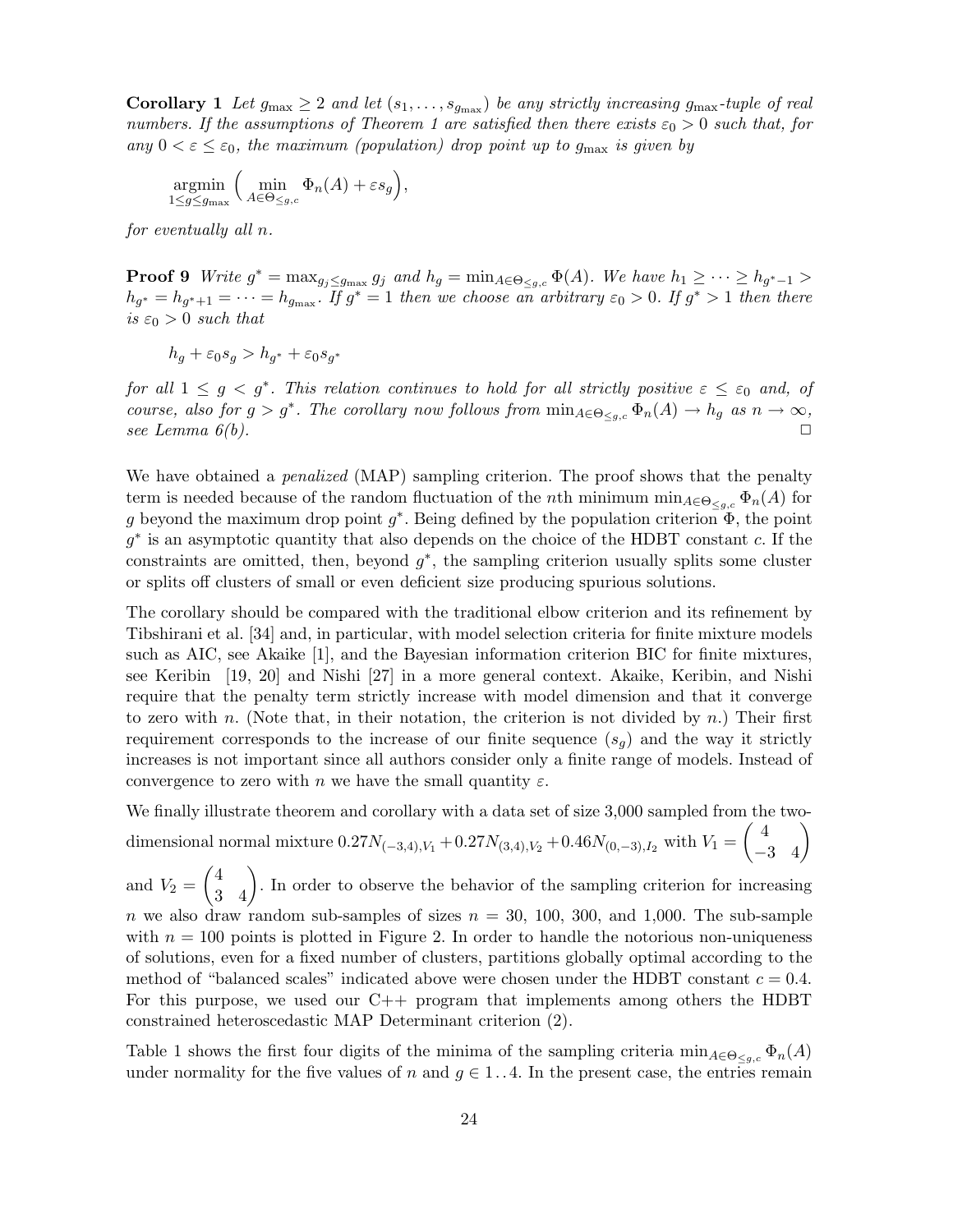

Figure 2: The sub-sample of 100 points.

|                  | $\boldsymbol{n}$ | 30 | 100 | 300                           | 1000 | 3000 |
|------------------|------------------|----|-----|-------------------------------|------|------|
| $\boldsymbol{g}$ |                  |    |     |                               |      |      |
| $\mathbf{1}$     |                  |    |     | 5.163 4.995 5.084 5.181 5.164 |      |      |
| $\overline{2}$   |                  |    |     | 4.257 4.191 4.438 4.545 4.536 |      |      |
| 3                |                  |    |     | 4.067 4.009 4.248 4.330 4.330 |      |      |
| $\overline{A}$   |                  |    |     | 3.800 3.976 4.243 4.330 4.330 |      |      |

Table 1: The minimal values of the constrained sampling criteria  $\Phi_n$  for various sub-sample sizes and numbers of clusters.

stable from  $n = 1,000$  and  $g = 3$  on and so we conclude  $g^* = 3$ . This happens to be the number of components that were used to generate the data. The method can be applied to general data sets that are large enough, just draw sub-samples. It should also be repeated with different sub-samples to confirm the result.

The proof of the corollary says  $\varepsilon_0 < \min_{g < g^*} \frac{h_g - h_{g^*}}{s_{\varepsilon} + s_g}$  $\frac{\log - \log x}{\log x - \log x}$ . Letting  $s_g = g$  and approximating the optimal population criterion  $\Phi$  with the optimal sampling criterion  $\Phi_n$  according to Lemma 2 and Lemma  $7(d)$  we obtain for the five values of n the approximations 0.19, 0.182, 0.19, 0.214, and 0.205 to this minimum. They do not fluctuate too much. An appropriate value of  $\varepsilon_0$  is therefore about 0.2, here. Applying the corollary with  $\varepsilon = 0.1$  we see that three clusters are obtained for  $n = 100, 300, 1000,$  and 3000. The estimate obtained from the smallest subset is at least four. Note that the cluster sizes for three components are here about ten and a two-dimensional normal sample of such a small size has usually several interpretations as a clustered data set.

A caveat: Blind faith in the results of any clustering method is not advisable. All statistical methods face many opponents but they grow when we are dealing with clustering. The data set may be too small, the model chosen may be too far away from truth, there may be too few variables or too many irrelevant ones, it may contain outliers that will hamper the analysis. Most of these problems have been tackled in the past. Nevertheless, any clustering result should be validated. Are the clusters obtained cohesive ? Have different clusters been returned as a single one ? Is the data set clustered at all ? Goodness–of–fit and normality tests, for instance, can be used to answer these questions. Moreover, various validation methods are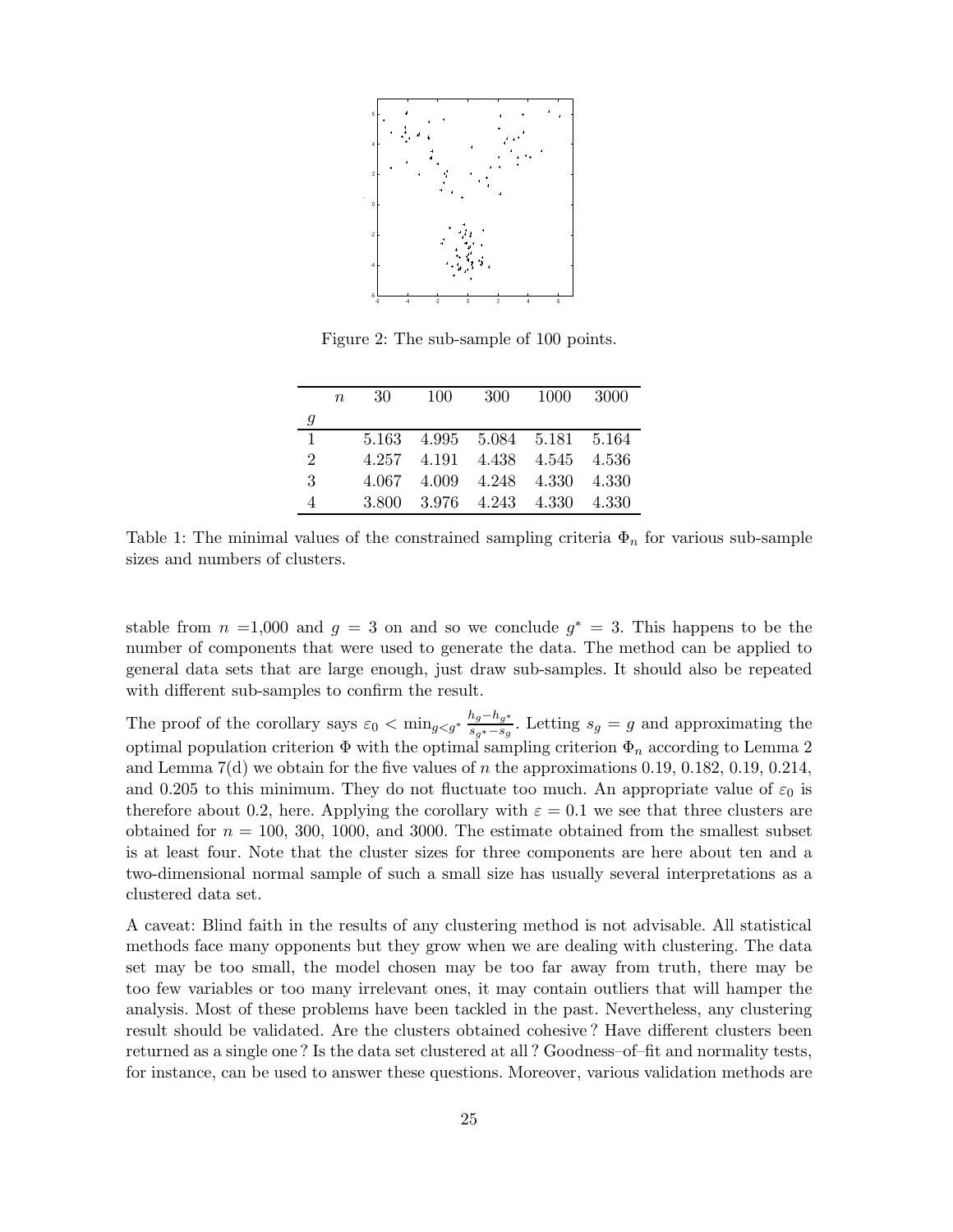of benefit in checking the soundness of a proposed solution, for instance Bailey and Dubes's [2] Cluster Validity Profiles or Bertrand and Bel Mufti's [3] and Hennig's [17] cluster stability methods.

Acknowledgment We thank both referees for their constructive questions and comments. They clarified some paragraphs in our paper.

### References

- [1] Hirotugu Akaike. A new look at the statistical model identification. IEEE Trans. Autom. Control, 19:716–723, 1974.
- [2] Thomas A. Bailey, Jr. and Richard C. Dubes. Cluster validity profiles. Patt. Rec., 15:61–83, 1982.
- [3] P. Bertrand and G. Bel Mufti. Loevinger's measures of rule quality for assessing cluster stability. Computational Statistics and Data Analysis, 50:992–1015, 2006.
- [4] Herman J. Bierens. Introduction to the Mathematical and Statistical Foundations of Econometrics. Cambridge University Press, Cambridge, 2004.
- [5] Hans-Hermann Bock. Statistische Modelle für die einfache und doppelte Klassifikation von normalverteilten Beobachtungen. PhD thesis, University of Freiburg, Germany, 1968.
- [6] Hans-Hermann Bock. Statistische Modelle und Bayessche Verfahren zur Bestimmung einer unbekannten Klassifikation normalverteilter zufälliger Vektoren. Metrika, 18:120– 132, 1972.
- [7] Peter G. Bryant. Large-sample results for optimization-based clustering methods. J. Classification, 8:31–44, 1991.
- [8] Peter G. Bryant and J.A Williamson. Asymptotic behaviour of classification maximum likelihood estimates. Biometrika, 65:273–281, 1978.
- [9] J. A. Cuesta-Albertos, Alfonso Gordaliza, and Carlos Matrán. Trimmed k-means: An attempt to robustify quantizers. Ann. Statist., 25:553–576, 1997.
- [10] María Teresa Gallegos and Gunter Ritter. A robust method for cluster analysis. Ann. Statist., 33:347–380, 2005.
- [11] María Teresa Gallegos and Gunter Ritter. Trimmed ML-estimation of contaminated mixtures. Sankhyā, Series A,  $71:164-220$ , 2009.
- [12] María Teresa Gallegos and Gunter Ritter. Trimming algorithms for clustering contaminated grouped data and their robustness. Adv. Data Anal. Classif., 3:135–167, 2009.
- [13] María Teresa Gallegos and Gunter Ritter. Using combinatorial optimization in modelbased trimmed clustering with cardinality constraints. Computational Statistics and Data Analysis, 54:637–654, 2010. DOI 10.1016/j.csda.2009.08.023.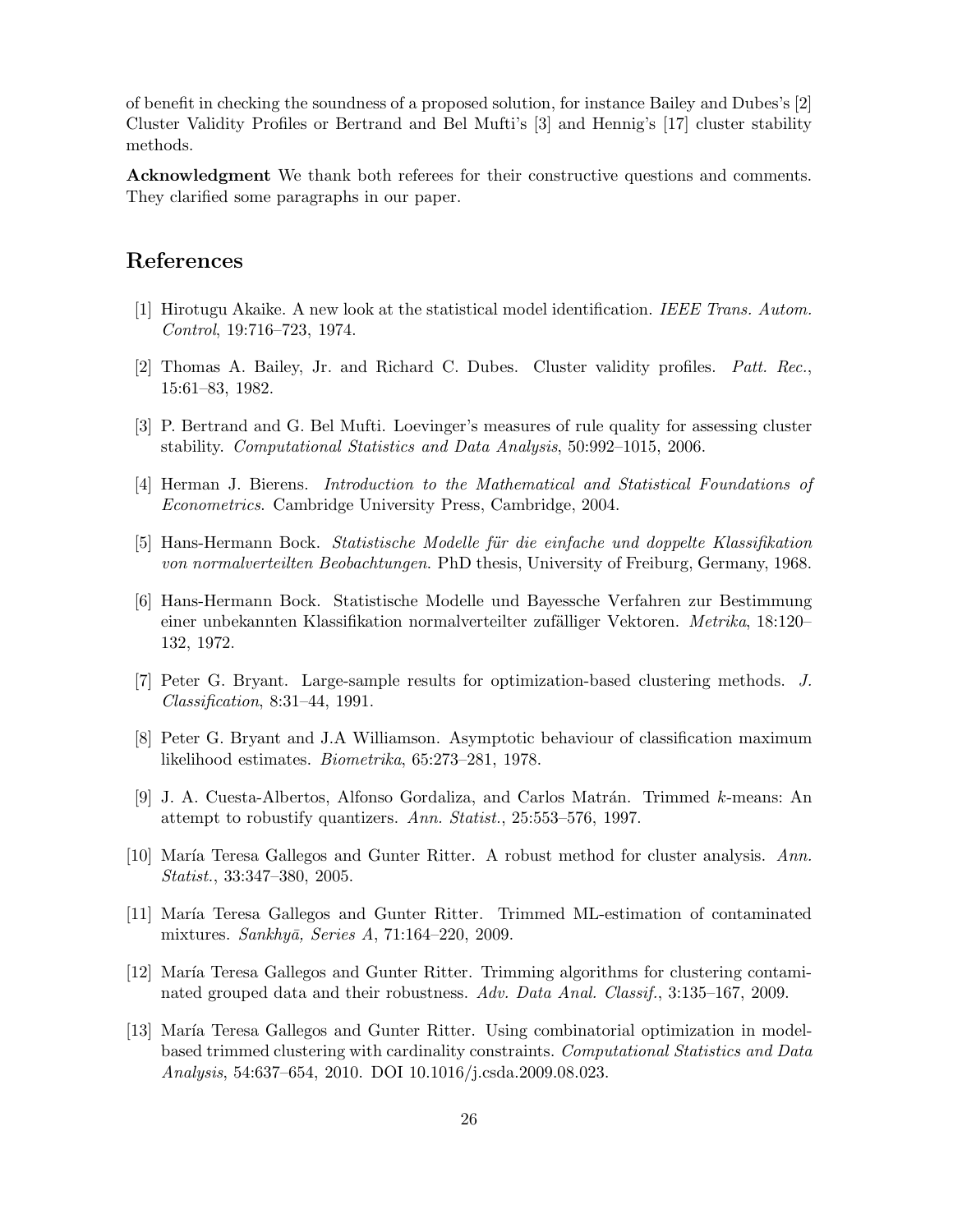- [14] Luis Angel García-Escudero, Alfonso Gordaliza, Carlos Matrán, and Agustín Mayo-Iscar. A general trimming approach to robust cluster analysis. Ann. Statist., 36:1324–1345, 2008.
- [15] David Gondek. Non-redundant data clustering. In Sugatu Basu, Ian Davidson, and Kiri L. Wagstaff, editors, *Constrained Clustering*, Data Mining and Knowledge Discovery Series, chapter 11, pages 245–283. Chapman & Hall/CRC, Boca Raton, London, New York, 2009.
- [16] Richard J. Hathaway. A constrained formulation of maximum-likelihood estimation for normal mixture distributions. Ann. Statist., 13:795–800, 1985.
- [17] Christian Hennig. Cluster-wise assessment of cluster stability. Computational Statistics and Data Analysis, 52:258–271, 2007.
- [18] Anil K. Jain, M.N. Murty, and P.J. Flynn. Data clustering: a review. ACM Comput. Surveys, 31:264–323, 1999.
- [19] Christine Keribin. Estimation consistante de l'ordre de modèles de mélange. C.R. Acad. Sc. Paris, 326:243–248, 1998.
- [20] Christine Keribin. Consistent estimation of the order of mixture models.  $Sankhy\bar{a}$ , Series A, 62:49–66, 2000.
- [21] N.M. Kiefer. Discrete parameter variation: Efficient estimation of a switching regression model. Econometrica, 46:427–434, 1978.
- [22] Bruce G. Lindsay. Properties of the maximum likelihood estimator of a mixing distribution. In C.P. Taillie, G.P. Patil, and B.A. Baldessari, editors, Statistical Distributions in Scientific Work, volume 5, pages 95–109, Maryland, 1981. International Co-operative Publishing House.
- [23] Bruce G. Lindsay. Mixture Models: Theory, Geometry and Applications, volume 5 of NSF-CBMS Regional Conference Series in Probability and Statistics. IMS and ASA, Hayward, California and Alexandria, Virginia, 1995.
- [24] Stuart P. Lloyd. Least squares quantization in PCM. IEEE Trans. Inf. Theory, 28:129– 137, 1982. Originally a 1957 Bell Labs memorandum.
- [25] J. MacQueen. Some methods for classification and analysis of multivariate observations. In L.M. LeCam and J. Neyman, editors, Proc. 5th Berkeley Symp. Math. Statist. Probab. 1965/66, volume I, pages 281–297, Berkeley, 1967. Univ. of California Press.
- [26] F.H.C. Marriott. Separating mixtures of normal distributions. Biometrics, 31:767–769, 1975.
- [27] R. Nishi. Maximum likelihood principle and model selection when the true model is unspecified. J. Multivariate Anal., 27:392–403, 1988.
- [28] B. Charles Peters, Jr. and Homer F. Walker. An iterative procedure for obtaining maximum-likelihood estimates of the parameters for a mixture of normal distributions. SIAM J. Appl. Math., 35:362–378, 1978.